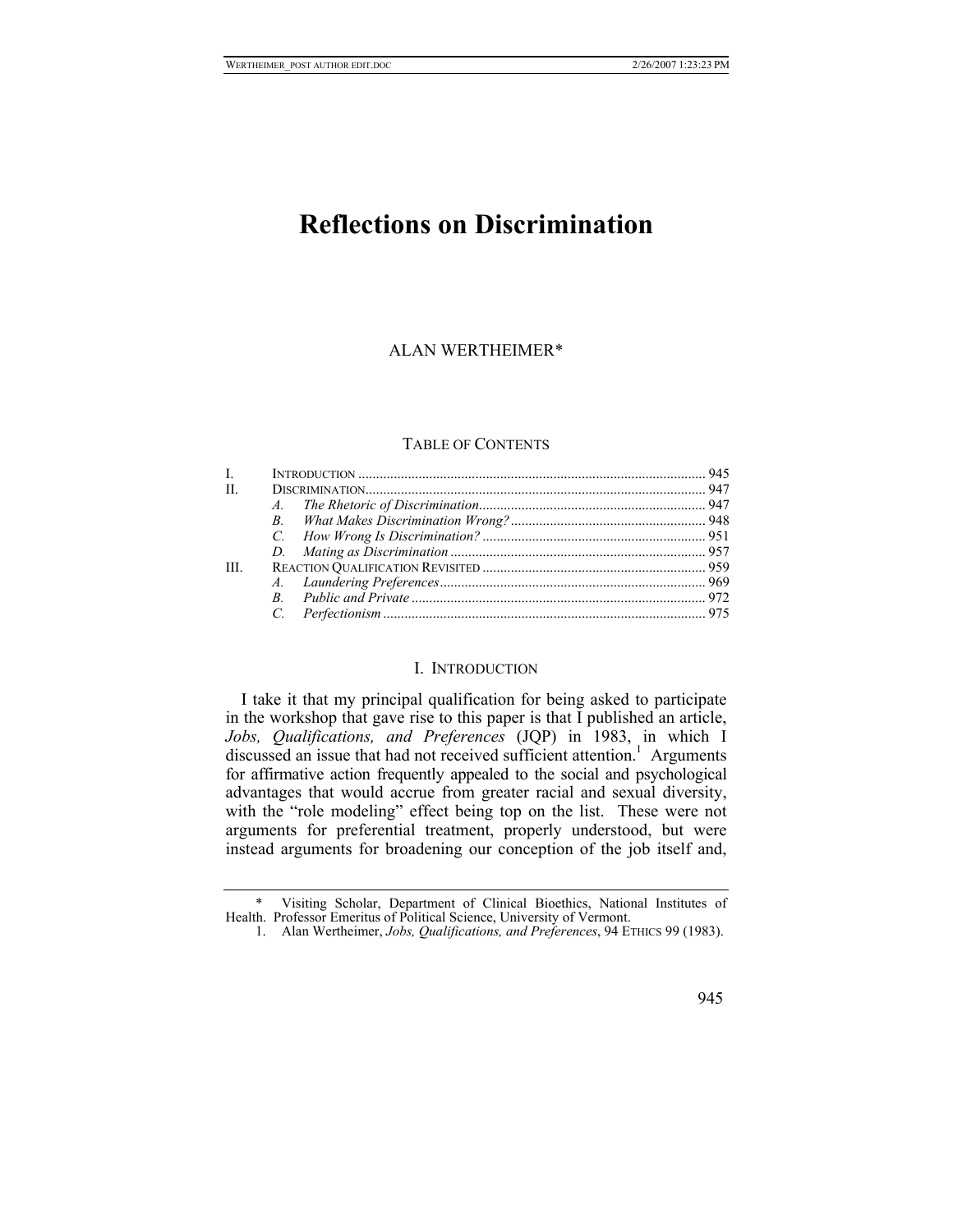therefore, what counts as a qualification for a job. On this view, a woman mathematics professor who could serve as a role model for female students might actually be more qualified than an otherwise better qualified male, if encouraging female students to pursue math were regarded as one of the qualifications for the job. It did not take a genius to see that this line of argument had potentially disturbing implications. For if being a member of a historically oppressed or disadvantaged group could be an asset in certain jobs, it could also be a liability.

For example, and as an empirical matter, it is possible that students will learn less from an otherwise better qualified female mathematics professor than a lesser qualified male because they do not take a female mathematics professor seriously. Moreover, this was not a small problem. For as soon as one begins to think about the characteristics of jobs, it becomes quite apparent that success in many jobs turns on the reactions of customers (clients, students, targets) or coworkers to the behavior and characteristics of an employee, and so we need to determine when such reactions count as bona fide occupational qualifications and when they do not.

Intuitively, it seems that it is sometimes legitimate to count what I called "reaction qualifications" (to use an unattractive expression) and sometimesnot. In *Diaz v. Pan American World Airways*, *Inc.*<sup>2</sup> the Fifth Circuit considered whether Pan American's policy of hiring only females as flight attendants was a form of illegal discrimination, even if it were a wise business decision given the preferences of its customers, most of whom were male.<sup>[3](#page-1-1)</sup> The court said "it would be totally anomalous if we were to allow the preferences and prejudices of the customers to determine whether the sex discrimination was valid. Indeed, it was, to a large extent, these very prejudices that [Title VII of the 1965 Civil Rights Act] was meant to overcome."[4](#page-1-2) Although the Fifth Circuit seemed to think it is easy to determine what counts as the sort of prejudice the Act was meant to overcome and those reactions which can legitimately be counted, I thought then and continue to think that this is much more difficult than is often supposed. Although I made some suggestions as to how we might distinguish between those cases, my answers were messy and unsatisfactory. Moreover, I now think that the case for counting arguably illegitimate reactions is somewhat stronger than I once thought.

<span id="page-1-0"></span><sup>2.</sup> Diaz v. Pan Am. World Airways, Inc., 442 F.2d 385, 386 (5th Cir. 1971).

<span id="page-1-1"></span><sup>3</sup>*. Id*. at 387.

<span id="page-1-2"></span><sup>4</sup>*. Id*. at 389.

<sup>946</sup>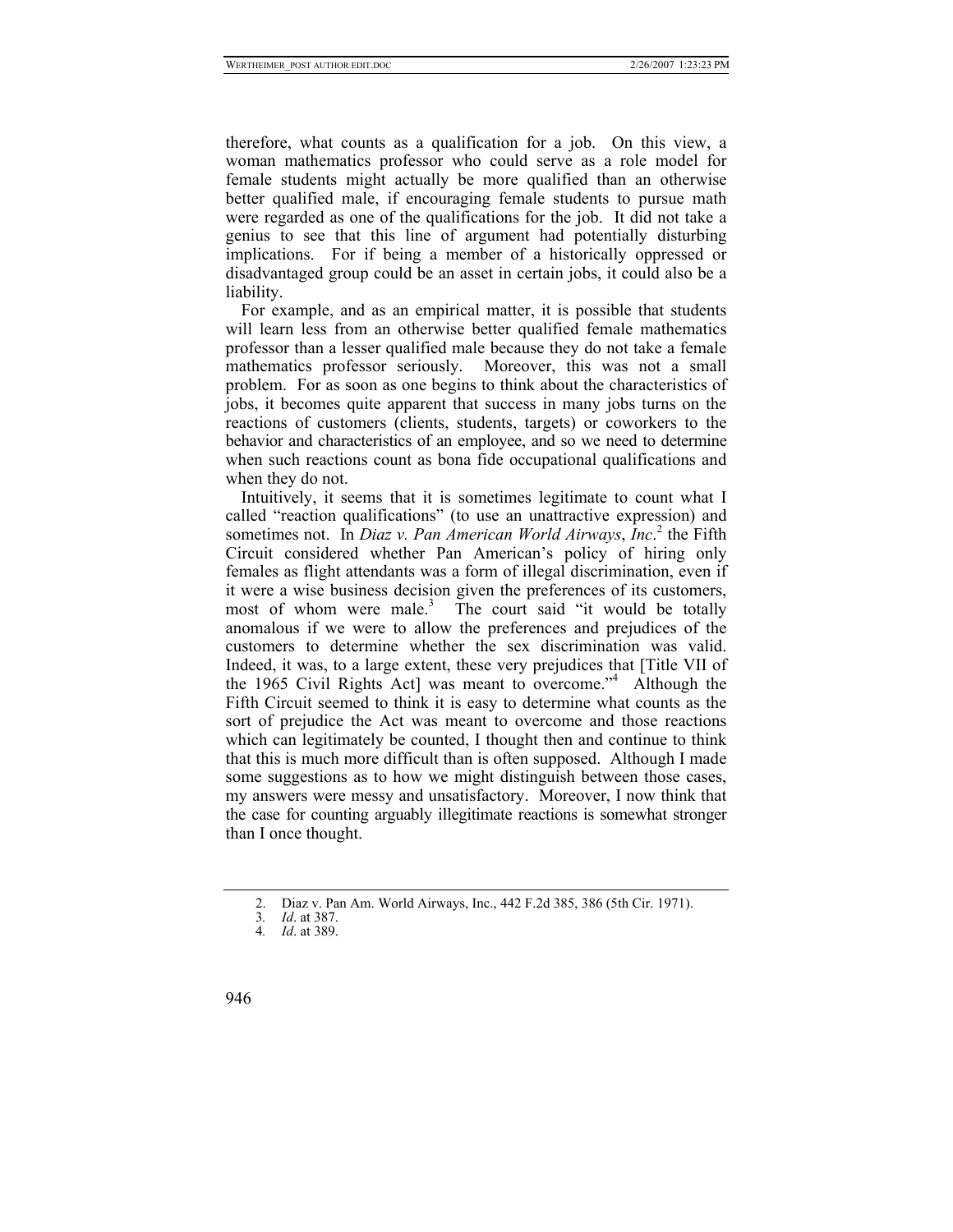Although my desire to participate in Professor Alexander's workshop was sufficient to motivate my acceptance of his invitation, the fact is that I have not written a word about these issues since the early 1980s. And while I did take this occasion to read some of the legal scholarship on the issue, particularly the scholarship produced by some of those in attendance at this workshop, I have not kept up with what is now an enormous body of literature. With these preemptive strikes being launched, my plan is to offer some reflections—not a sustained and well-integrated argument—on the themes of the conference and on some arguments advanced by Professors Kelman and Yuracko, who have produced some ofthe most important scholarship on the topic.<sup>5</sup> I will also offer some updated reflections on reaction qualifications and the arguments for "laundering preferences" in formulating social policy.

In the background are two claims that I want to put on the table. First, although it may be wrong for people to engage in a particular form of discrimination, it does not follow that the government should seek to prevent that discrimination. Second, although it may not be wrong for people to engage in a particular form of discrimination, it does not follow that it would be wrong for the government to seek to prevent that discrimination or to mitigate its effects. The wrongness of individual behavior is obviously related to the justifiability of state action, but the correlation is by no means perfect.

#### II. DISCRIMINATION

### *A. The Rhetoric of Discrimination*

The rhetoric of discrimination is still powerful. Although scholars understand the distinction between the descriptive and neutral sense of discrimination, under which to discriminate is simply to make distinctions, and the morally loaded sense of discrimination, the word continues to be a conversation stopper. To label a form of distinction-making as discrimination is to say that it is wrong and seems to require the distinction-maker to defend his practice. If we think it is seriously wrong not to build ramps for the disabled, we refer to it as discrimination. If we are less adamant, we may ask whether we should

# 947

<span id="page-2-0"></span><sup>5</sup>*. See* Mark Kelman, *Defining the Antidiscrimination Norm to Defend It*, 43 SAN DIEGO L. REV. 735 (2006); Kim Yuracko, *Sameness, Subordination, and Perfectionism*, 43 SAN DIEGO L. REV. 857 (2006).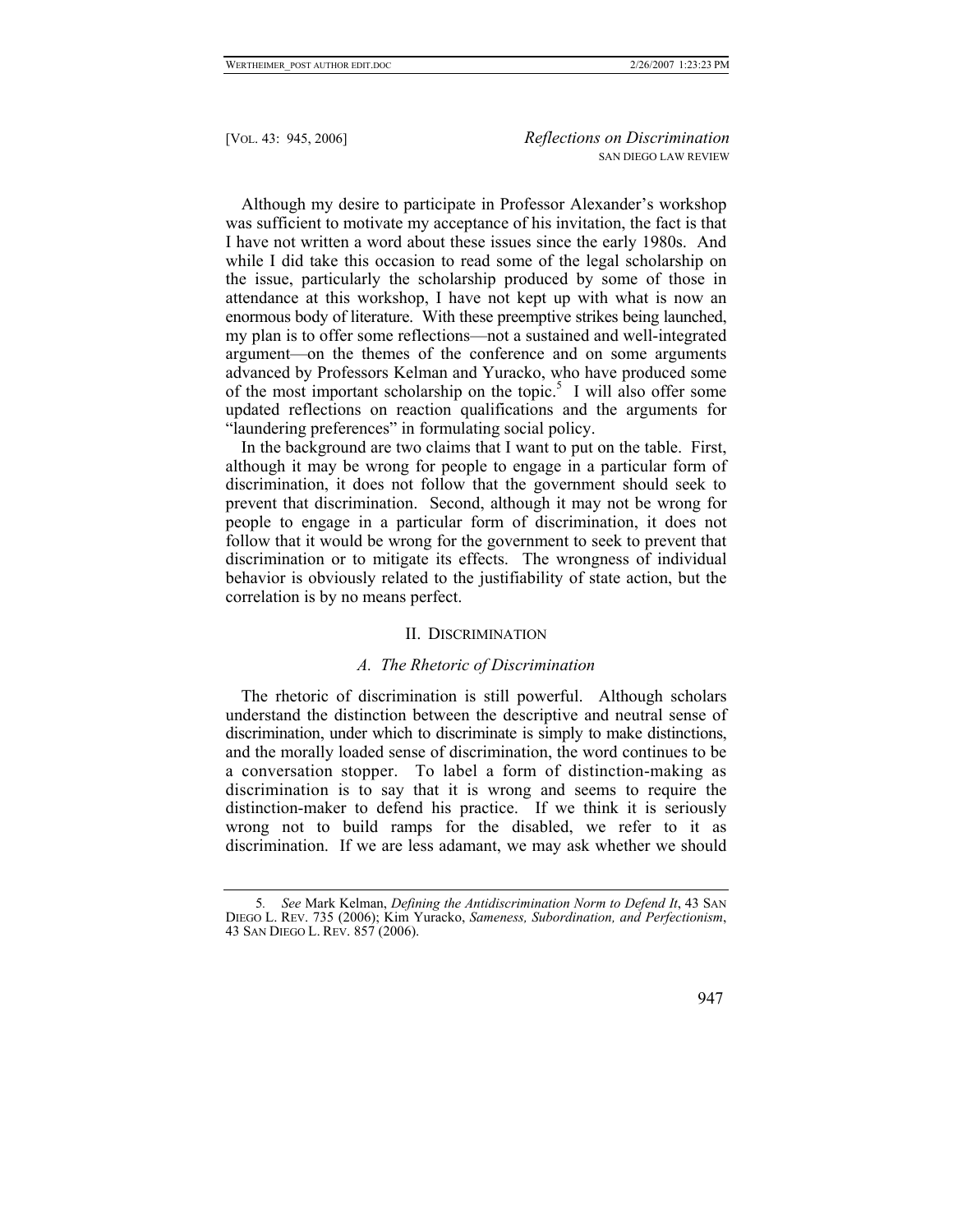provide accommodations to the handicapped. In my view, nothing turns on the label. The question is whether we should build ramps, not whether *not* doing so is discrimination or nonaccommodation. If we think that affirmative action or preferential treatment is wrong, we refer to it as reverse discrimination. If we think that the use of proxies is wrong, we refer to it as stereotyping or profiling or discrimination. No one ever claims that law schools discriminate when they use college grades in deciding whom to admit (although such claims are sometimes made with respect to LSATs). If one wants to oppose the use of genetic markers in setting insurance premiums, one refers to it as "genetic discrimination." We rarely say that it is permissible to "discriminate" on the basis of race in choosing one's friends or mates. We do not use the word. And (virtually) no one says that heterosexuals and homosexuals "discriminate" in their choice of sexual partners.

The invocation of the word *discrimination* seems to presuppose that some decisionmaker is responsible for the resulting inequality of results. No one says that we discriminate when we choose to watch male basketball players or female ice skaters even if it turns out that the aggregation of such preferences yield a pay structure in which male basketball players earn more than female basketball players and female professional ice skaters earn more than male professional ice skaters. By contrast, it has been argued that Wimbledon discriminates against women because the prize for winning the women's championship is less thanthe prize for the men.<sup>6</sup> We do not regard it as wrong when market forces produce higher income for some jobs than others or when market forces add jobs in one sector and reduce jobs in another. Moreover, whereas we worry about discrimination in hiring for jobs, we do not worry as much if a job is *not* created, if there are few jobs for French horn players but many more for violinists. Moreover, whereas we may think it important not to discriminate when *hiring* for a job, we do not view the practice of *not firing* as wrongful discrimination against the more qualified unemployed, a phenomenon for which many college professors are no doubt thankful.

### *B. What Makes Discrimination Wrong?*

I believe that Larry Alexander's article, *What Makes Wrongful Discrimination Wrong? Biases, Preferences, Stereotypes, and Proxies*,

<span id="page-3-0"></span><sup>6.</sup> Associated Press, *Men's Winner Will Still Earn More Than Women's* (April 26, 2006), *available at* http://sports.espn.go.com/espn/print?id=2420833&type=story. The French and U.S. Open offer equal prizes to both men and women singles champions. *See* Mark Rice-Oxley, *Venus Williams at Wimbledon: Show Women the Money*, CHRISTIAN SCI. MONITOR (Boston), June 29, 2006, at 1.

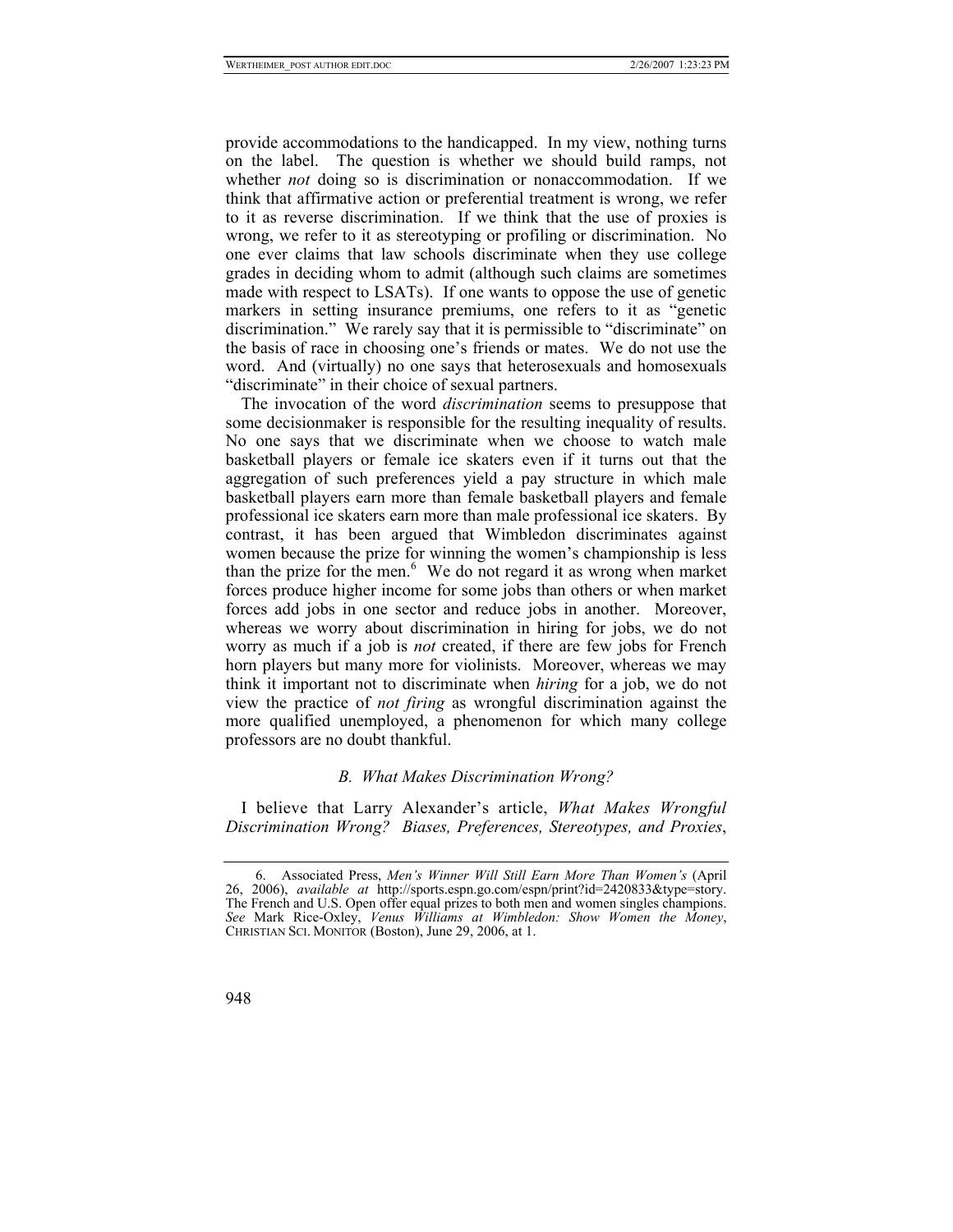was the first systematic attempt to grapple with the question it poses.<sup>[7](#page-4-0)</sup> Although we will return to his answer below, here I want to pursue his question. When confronted with the question, "Why is it wrong to discriminate on the basis of race or sex?," many will respond that it is wrong because a person has no control over those characteristics. It does not take much to show that this cannot be the right answer. If individual acts of discrimination are intrinsically wrong, it must be for one of several reasons: (1) they fail to give people what they deserve; (2) they violate the target's rights; (3) they demean, stigmatize, or express wrongful values towards the target; or (4) they fail to treat people on the basis of the relevant criteria. If the wrongness of discrimination is not, fundamentally, an intrinsic feature of each isolated act of discrimination, then it must be a function of its consequences—either the consequences of individual acts or the aggregate consequences of similar acts.

Let us consider these arguments in a bit more detail. Although it is not incoherent to argue that a job should be awarded on the basis of desert, and that we wrongfully discriminate when we do not do so, that principle cannot be right unless we fudge the notion of desert. David Miller says that a person "deserves a particular job when, as far as we can determine, his or her performance in that job will be superior to that of all the other applicants by virtue of his or her own personal qualities and the legitimate reactions of others.["8](#page-4-1) Thus, Miller would argue that if a prospective black employee would perform less well than a white person because of obstructive behavior by a supervisor or fellow employees, it does not follow that he is less deserving—"the predictable performance is not connected in the right kind of way to present facts about the applicant."<sup>[9](#page-4-2)</sup> Fair enough. But suppose that a law firm is considering candidates, one of whom is a former high-ranking official in the Department of Justice. He may be less talented than other applicants, but the firm has reason to believe that his high profile will bring more business. If the law firm can reasonably aim to maximize its profits (rather than its legal talent), the former official may be the most *qualified* person for the job, but it would be odd to say that he is most *deserving*. We might wrongfully discriminate when we fail to award a

949

<sup>7.</sup> Larry Alexander, *What Makes Wrongful Discrimination Wrong? Biases, Preferences, Stereotypes, and Proxies*, 141 U. PA. L. REV. 149 (1992).

<span id="page-4-1"></span><span id="page-4-0"></span><sup>8.</sup> David Miller, *Deserving Jobs*, 42 PHIL. Q. 161, 175-76 (1992).

<span id="page-4-2"></span><sup>9</sup>*. Id*. at 175.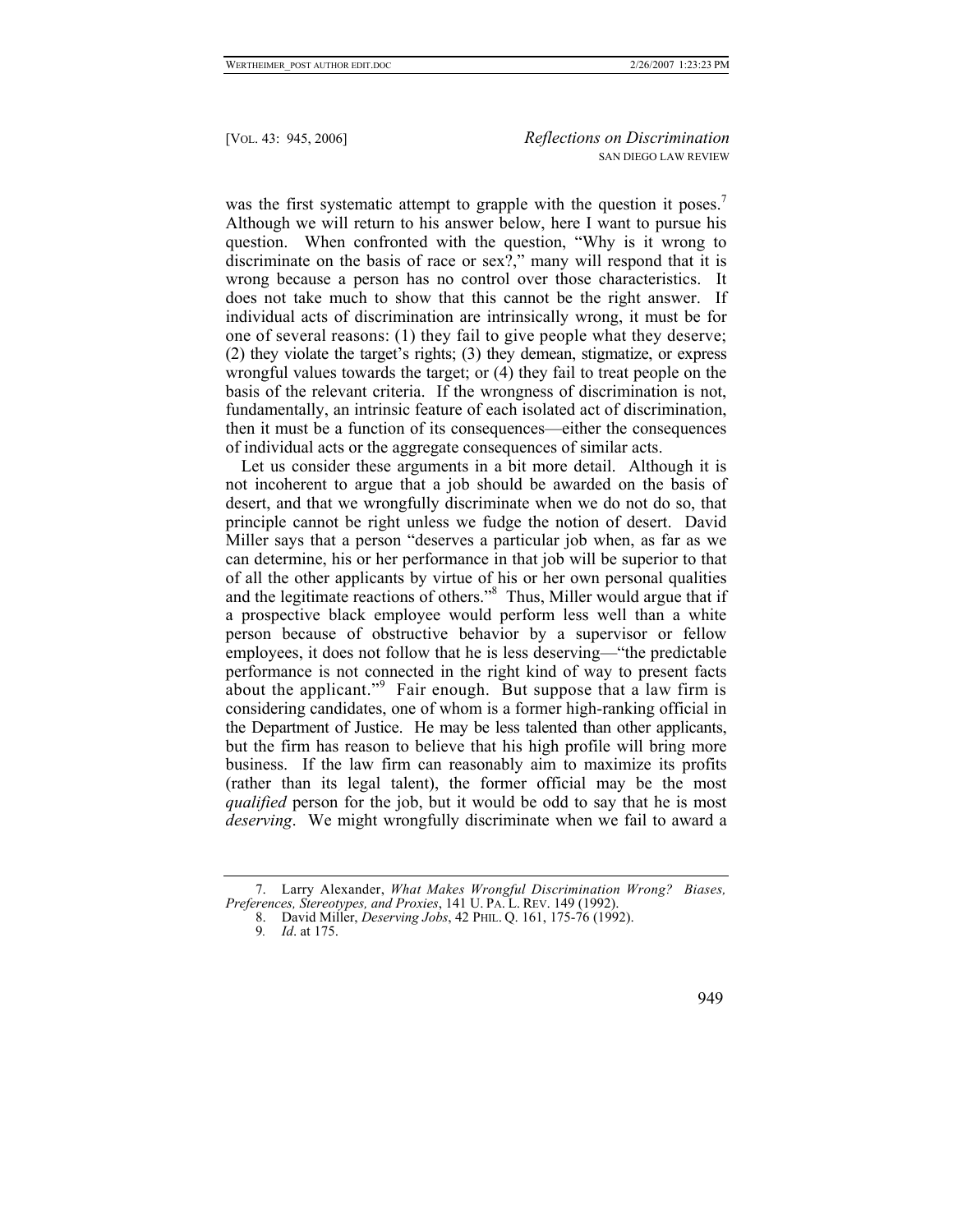job to the best qualified, but not because we fail to award a job to the most "deserving."

A rights based approach is not likely to prove more promising. If we take a deontic approach to rights, then we need to determine just who has what rights. A deontic right not to be discriminated against is unlikely to be helpful because it requires us to determine what sorts of discrimination constitute violations of rights and why they do so. If we start with a deontic right of property and association such that an employer has a fundamental right to do with his property what he wishes, then an antidiscrimination argument cannot even get going. On this view, when *A* chooses to hire *B* over *C*, that decision does not violate any rights of *C*, for, as Koppelman puts (but does not endorse) the argument, "[n]o one has a right to compel others to associate with her."<sup>10</sup> Koppelman wrongly claims that this argument rests on a "dubiously atomistic conception of human life."[11](#page-5-1) After all, the point of such a right is not to remain isolated, but to frame the way in which people should be able to *associate* with each other. Neither Koppelman nor I may like *A*'s reasons for associating with *B* rather than *C*, but it has nothing to do with an atomistic conception of human life. Koppelman may, however, be correct to argue that this approach wrongly assumes that people have deontic property rights independent of the consequences of their acknowledgement. He may be right to maintain that we need not accept a regime of property rights that leaves the state powerless to assist "a permanent outcast population in a state of chronic economic misery...."<sup>12</sup> But that is just to adopt a consequentialist account of rights, in which case we need to determine what regime of rights would produce what sorts of consequences. From that perspective, it is an open question as to what such a consequentialist account will yield with respect to the right to hire and fire.

Some argue that the wrongfulness of discrimination is expressive, that it is a way of demeaning, stigmatizing, or subordinating the target. On this view, which is similar to the "speech act" view that Rae Langton has taken with pornography, the wrongness of discrimination is not to be found in the locutionary force of such acts or in its perlocutionary effects on the target.<sup>13</sup> Rather, it is to be found in its illocutionary force—what it does. Now, I think there is a question as to just what the wrong of

<span id="page-5-0"></span><sup>10.</sup> Andrew Koppelman, *Should Noncommercial Associations Have an Absolute Right to Discriminate?*, 67 LAW & CONTEMP. PROBS. 27, 33 (2004).

<span id="page-5-1"></span><sup>11</sup>*. Id*.

<span id="page-5-3"></span><span id="page-5-2"></span><sup>12</sup>*. Id*.

<sup>13</sup>*. See* Rae Langton, *Speech Acts and Unspeakable Acts*, 22 PHIL. & PUB. AFF. 293, 293, 305-08 (1993); Deborah Hellman, *The Expressive Dimension of Equal Protection*, 85 MINN. L. REV. 1, 2 (2000).

<sup>950</sup>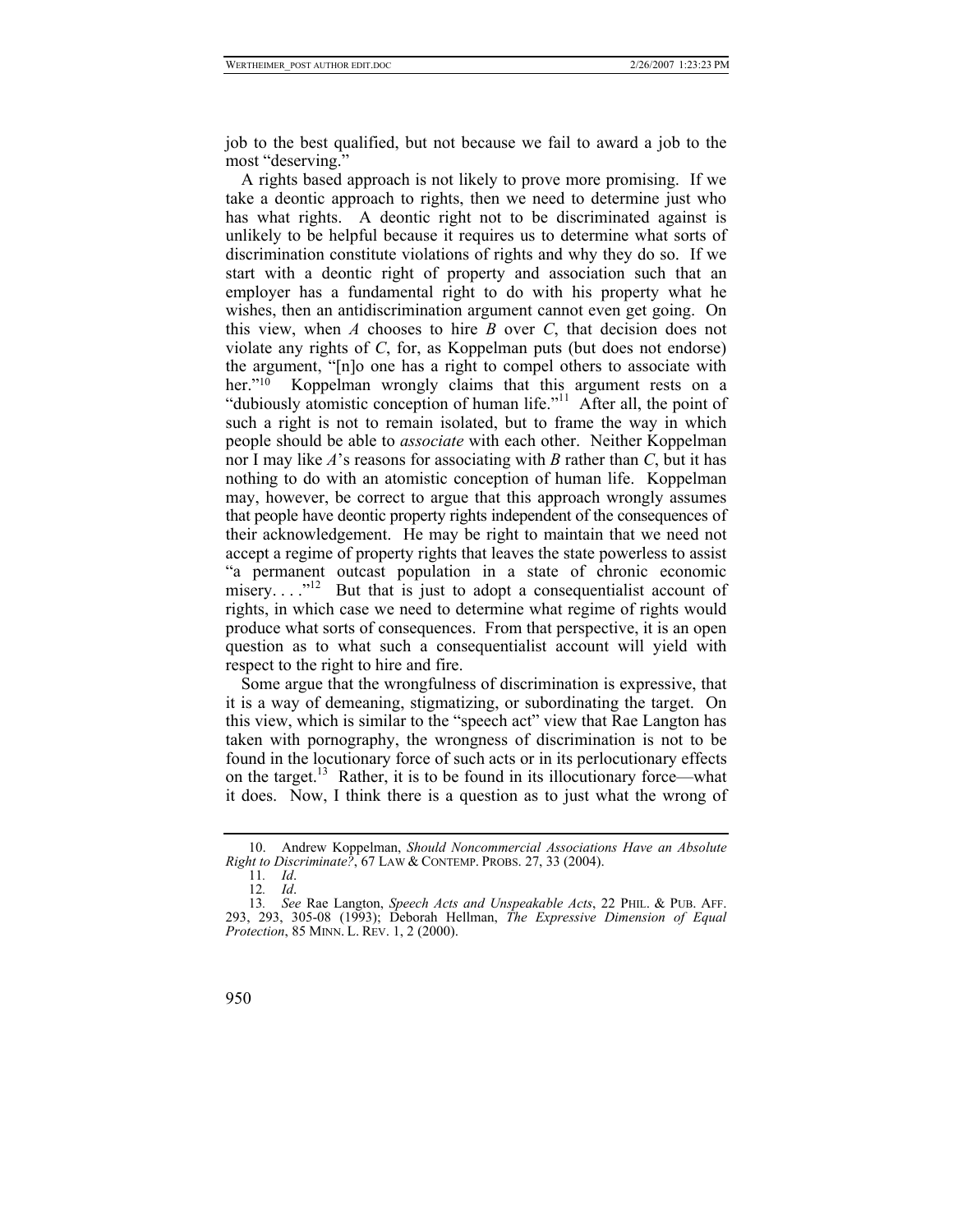"demeaning" is. There is clearly a distinction between being demeaned and feeling demeaned, where the former is neither necessary nor sufficient for the latter. Suppose  $A$  spits on  $B$ , who appears to be a homeless man but who is actually an undercover police officer. *B* may regard *A* as a jerk or may even have sympathy with *A*'s action (had *A* been correct about his target). Has *A* demeaned *B*? Has *A* unsuccessfully attempted to demean *B*? More importantly, it seems that there are many cases of alleged wrongful discrimination that have absolutely nothing to do with demeaning or stigmatizing—at least as those terms are normally understood. Many cases of alleged sexual discrimination are rooted in positive preferences for interacting with, say, males or females and are not based on animus or aversion at all. Consider discrimination in insurance: if insurers are wrong to charge higher premiums to those who are genetically disposed to be at high risk for a disease, it would be silly to say that they are demeaning them or attempting to do so.

So we might say that the wrong of discrimination consists in not treating people on the basis of the criteria on which we ought to treat them. This account may point us in a certain direction, but, of course, tells us virtually nothing as to what criteria are morally relevant or permissible. Moreover, and perhaps more important, if this is the wrong of discrimination, it is not clear just how wrong discrimination is. As Richard Arneson suggests, we are unlikely to regard "whimsical" or "idiosyncratic" hiring practices as seriously wrong because they are unlikely to inflict a "significant psychic wound over and above the loss of the  $\mu$  iob."<sup>14</sup> This suggests that much of the wrongness of This suggests that much of the wrongness of discrimination is likely to be found in the consequences of patterns of discrimination and not, at least not principally, in a feature of an isolated act.

## *C. How Wrong Is Discrimination?*

In *Exploitation*, I argued that exploitation, as such, may be less wrong than it is commonly thought to be. Because exploitation is often harmful, we may incorrectly assume that exploitation is seriously wrong when the exploitee is not harmed.<sup>15</sup> Much the same may be true of discrimination. In *What Makes Discrimination Wrong?*, Larry Alexander

<span id="page-6-1"></span><sup>15.</sup> ALAN WERTHMEIMER, EXPLOITATION, at ix (1996).



<span id="page-6-0"></span><sup>14.</sup> Richard Arneson, *Equality of Opportunity*, *in* STAN. ENCYCLOPEDIA OF PHIL. (2006), *available at* http://plato.stanford.edu/achives/win2002/entries/equal-opportunity/.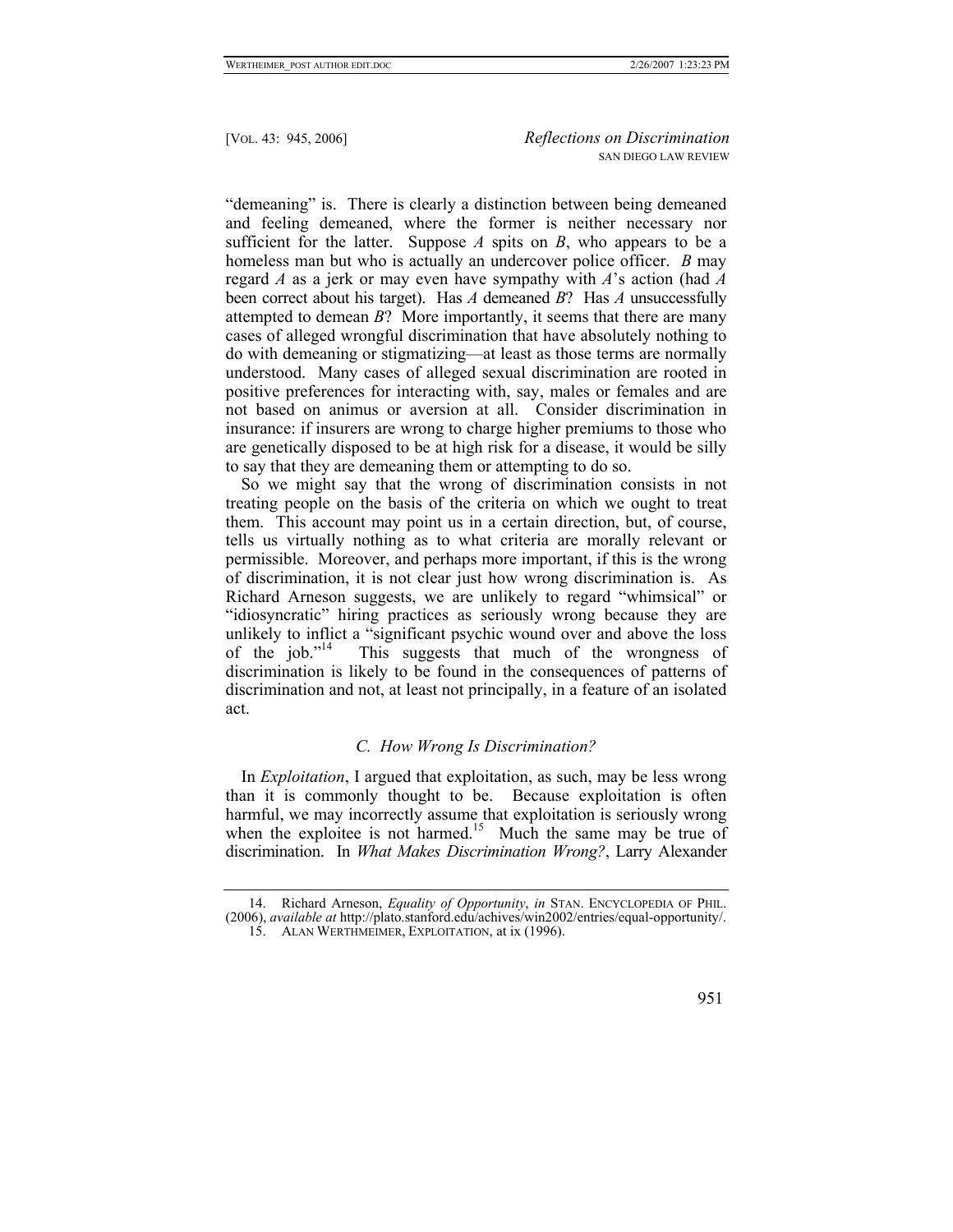asks us to assume that acts of discrimination occur within the framework of an otherwise just society.<sup>16</sup> For the sake of argument, assume something like a Rawlsian view of a just basic structure. Let us assume that everyone is granted equal basic liberties, that there is roughly fair equality of opportunity, and that social and economic inequalities are in accord with the difference principle or that society guaranteed an adequate level of economic resources to all those who are able to work. While people may be denied particular jobs or positions (say that men are never or rarely hired as gynecologists), there are ample opportunities for men and women, whites and persons of color, and so forth. Perhaps Jews cannot join a particular golf club, but they are not denied the opportunity to golf or practice their Judaism. Perhaps gay men will not be chosen as Boy Scout leaders, but there are numerous positions open to them. Some fraternities do not accept nerds or jocks or whites or blacks, but there are ample options available to all. Would these forms of discrimination be seriously wrong? I honestly do not know. I am reasonably confident that our *present* intuitions about discrimination are of little help, because those intuitions may well be closely tied to the actual social consequences of discrimination, or to the history of those consequences. If whites and blacks had relatively equal wealth, income, longevity, education, and so forth, it is entirely possible that we would not in fact *regard* isolated acts of racial discrimination as seriously wrong. It is possible, of course, that we would be wrong not to regard such acts as seriously wrong, but then we need an argument that does not appeal to intuitions. My general point remains that it is extremely difficult to know what is driving our intuitions about acts of discrimination when such discrimination has been part of a pattern that has generated massive social and economic inequalities.

I accept what I take to be the dominant line of argument in the legal literature on discrimination, namely, that discrimination is wrong not primarily because it involves individual animus or aversion, but because it contributes to a pattern of social and economic subordination.<sup>17</sup> Interestingly, from that perspective, I believe that both racial and sexual discrimination may be *less* important than they are commonly thought to be. I believe that there is a pattern of racial inequality and subordination, but there is reason to think that racial discrimination, as such, is no longer a primary cause of that pattern. By contrast, there may be cases of sexual discrimination, but I do not believe that there is now a pattern of social and economic subordination.

<sup>17.</sup> Samuel R. Bagenstos, *"Rational Discrimination," Accommodation, and the Politics of (Disability) Civil Rights*, 89 VA. L. REV. 825, 837-39 (2003).



<span id="page-7-1"></span><span id="page-7-0"></span><sup>16.</sup> Alexander, *supra* note 7, at 151.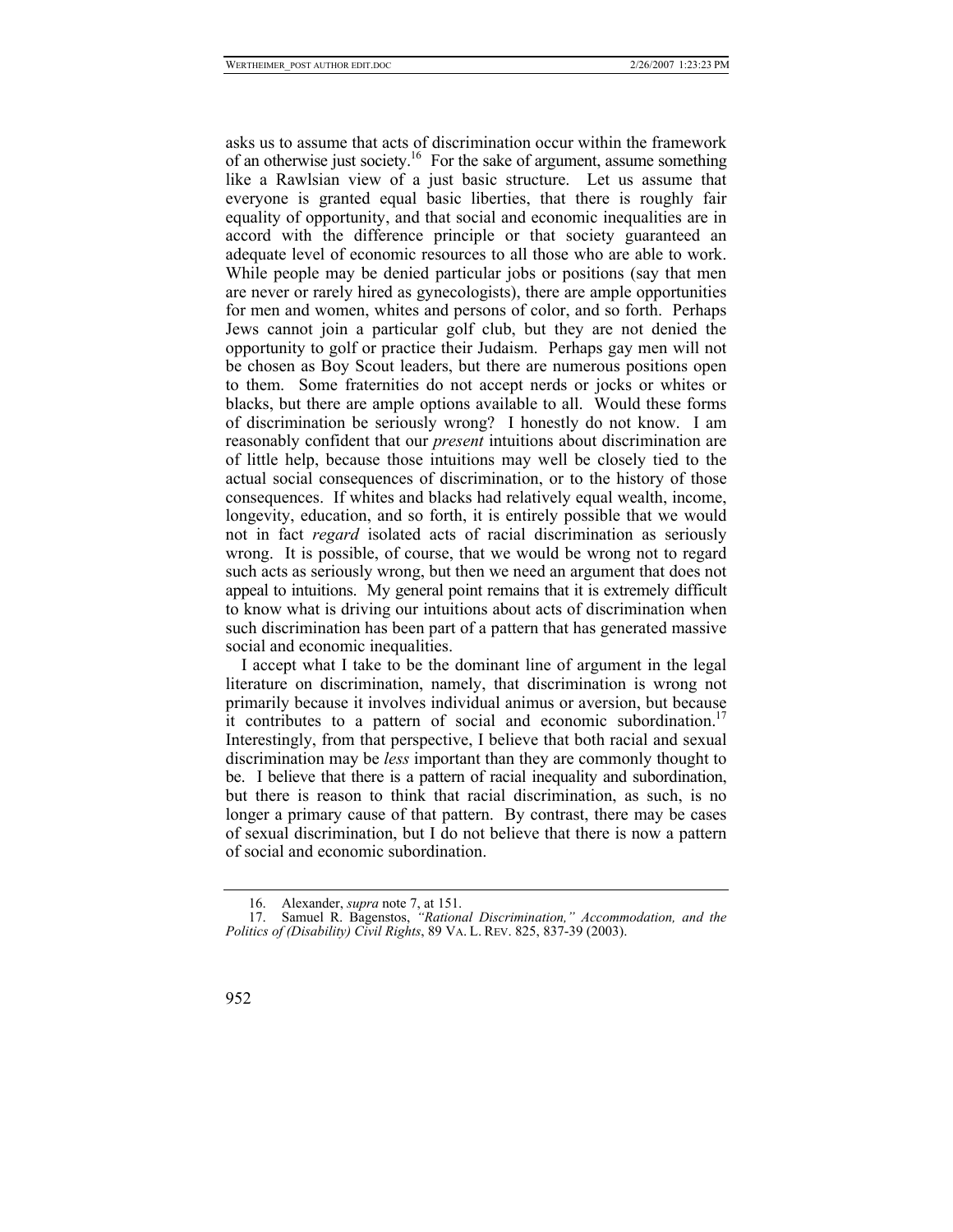Let me begin with sexual inequality. I do not doubt that there are numerous and important ways in which sexual inequality and injustice persist. Still, I think that there are numerous reasons to suggest that sexual inequality is not a pervasive form of social and economic inequality and injustice, and that it is on a declining trajectory. While women experienced significant barriers to entry to educational institutions and to the professions for many years, it did not take long for women to compete successfully with men when those barriers were (substantially) removed. The contrast with racial inequality could not be starker, for when barriers to entry for blacks were (largely) eliminated, blacks were not in a position to successfully compete with whites—and still are not. We know that girls outperform boys in school. We know that approximately  $60\%$  of undergraduates are female.<sup>18</sup> We know that some of the traditional bastions of male dominance, such as medical school and law school, now enroll roughly the same number of males and females. We know that women live longer than men. Although a woman is only 14% more likely to die from breast cancer than a man is from prostate cancer, funding for breast cancer research is 660% greater than funding for prostate cancer research.<sup>19</sup> Women do earn less than men, but there is good reason to think that the earnings gap is closing and that much of the gap is attributable to "life style" choices that, even if associated with inequalities within the family, are not attributable to injustices by the employers. To believe in wage discrimination is to believe that employers are prepared to pay men *more* than the market requires (they cannot pay women *less* than the market requires). Moreover, an earnings gap is not a spending gap. Given familial altruism, higher earning males will typically share their income with their lower earning spouses, whereas no form of altruism shifts disposable income from whites to blacks. There is no reason to think that females receive less adequate nutrition or medical care or housing. Although women are more likely to be victimized by sexual offenses, they are less likely to be victimized by violent crimes. Nor should any of this be surprising. For whatever the forms of discrimination that were practiced against women

<span id="page-8-1"></span><sup>19.</sup> Marty Nemko, *Should We Pay More Attention to Men's Health?*, Sept. 17, 2006, http://www.martynemko.com/pub/articles/mens-health.shtm.



<span id="page-8-0"></span><sup>18</sup>*. See* CBS, *The Gender Gap: Boys Lagging* (May 25, 2003), *http://www. cbsnews.com/stories/2002/10/31/60minutes/main527678.shtml*; IES NATIONAL CENTER FOR EDUCATIONAL STATISTICS, FAST FACTS (2005), http://nces.ed.gov/fastfacts/display. asp?id=72 (last visited Dec. 20, 2006).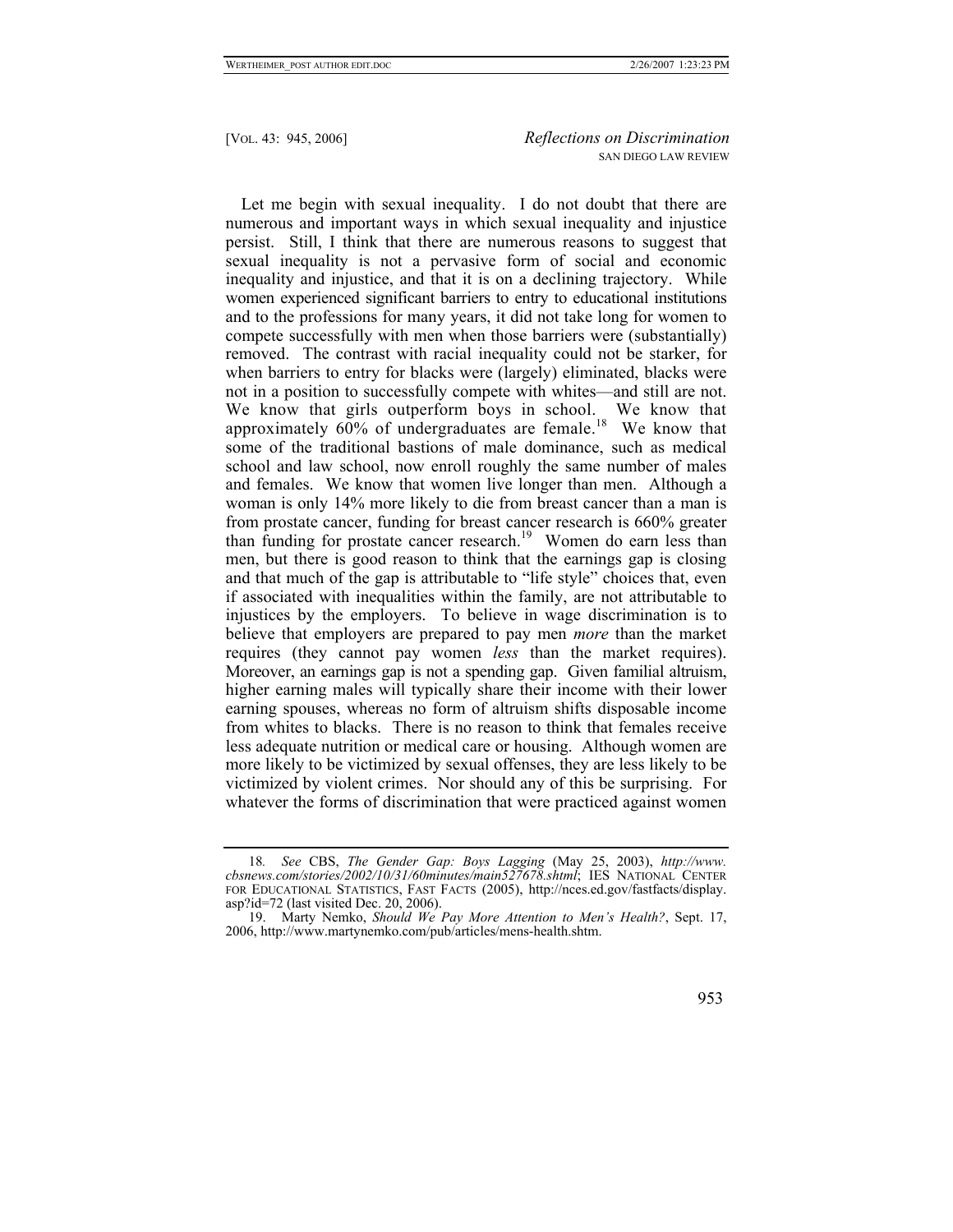in previous generations, girls and boys were raised in the same households. They received the same quality medical care and nutrition. They went to the same schools, and so forth. And so, for the most part, the developed capabilities of males and females have always been quite comparable. Moreover, despite all the worries about socialization and the need for role models, the aspirations of women changed very quickly when barriers to entry were eliminated.

Interestingly, it is quite likely that the decline of sexual discrimination has intensified socioeconomic inequalities that we are loath to describe as discrimination or regard as morally problematic. The problem is assortative mating or homogamy. Both men and women are prone to choose mates with similar levels of educational attainment and similar earning prospects. True, some persons, typically male, might prefer to mate "down" so that they are the more powerful person in the relationship or use their wealth to gain access to "trophy" spouses, whereas others, typically female, prefer to mate "up" so that they can garner the economic benefits of the higher earning mate. But, setting aside the mating prospects of lower socioeconomic status (SES) attractive women, who are able to trade their beauty for income, most persons mate with partners of comparable SES. In some cases, the choices are completely voluntary in the sense that high SES persons prefer to mate with high SES persons and some lower SES persons would be uncomfortable mating "up." But even where most people would prefer to mate "up," they will end up with mates at comparable levels because the higher-ranked potential mates will already have been taken.

When one combines assortative mating with the entry of women into the paid labor force and the higher paying professions, the consequence is likely to be an increase in the inequality of household income, wealth, and years of educational attainment. In the world where women were excluded from much of the job force, many desirable positions would go to relatively low ability males because they did not have to compete with higher ability women, and so lower SES women would be able to garner the economic benefits of a higher earning spouse. In a world where women are not excluded from the job force, the lower ability males are unable to get these desirable positions. As a consequence, the high ability couple has two desirable positions and the lower ability couple has none. Here we have a situation in which two forms of differential treatment combine to generate massive social and economic inequalities that are passed down to subsequent generations. First, we have the inequalities of reward for positions that are generated by the market and that tend to reward positions that require higher cognitive abilities. This inequality does not result from any direct differentiation by particular persons, and so arguably does not qualify as any form of discrimination,

954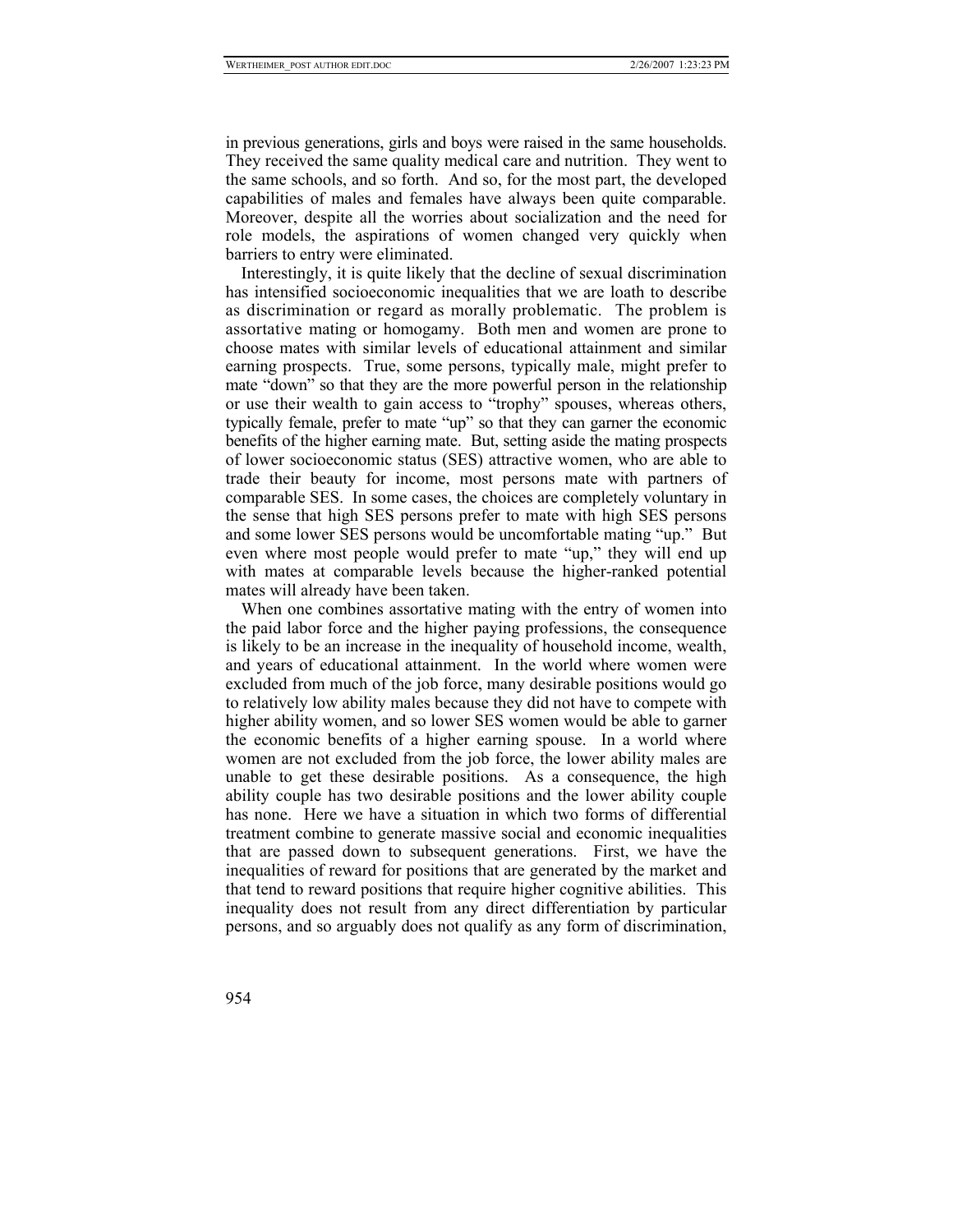even though it is a form of inequality that some have thought to be unjust or at least morally questionable because it depends so much on the brute luck of the natural lottery. Second, we have the inequalities produced by assortative mating. These mating choices are the result of direct differentiations by particular persons, but they do not seem to qualify as wrongful discrimination because they occur in an area of life that we believe should be immune from governmental intervention. I am, of course, not claiming that the decline of sexual inequality is bad. I am claiming that the aggregation of non-wrongful choices may have justice-related consequences which may demand our attention.

By contrast with sexual inequality, racial inequality is a massive social problem in the United States across the whole spectrum of dimensions of well-being: infant mortality, longevity, health, education, income, wealth, housing, single-parent families, and so forth. Yet, even here, it is arguable that racial discrimination is not the primary problem. It is certainly the case that decades of racial oppression and discrimination have played the dominant causal role in generating contemporary racial inequality, but it is much less clear that racial discrimination as such is the primary problem today.

In his important work, *The Anatomy of Racial Inequality*, Glenn Loury argued that racial discrimination "should be demoted, dislodged from its current prominent place in the conceptual discourse on racial inequality in American life."[20](#page-10-0) Loury maintains that while racial discrimination of the standard sort has not vanished, it is universally recognized as a moral problem, and virtually everyone agrees that it should be proscribed. Loury argues that it is of capital importance to distinguish between "discrimination in contract" and "discrimination in contact."<sup>21</sup> Discrimination in contract refers to unequal treatment on the basis of race in formal transactions, such as the buying and selling of goods and services, whereas discrimination in contact refers to the unequal treatment of persons on the basis of race in "the associations and relationships that are formed among individuals in social life, including the choice of social intimates, neighbors, friends, heroes, and villains. It involves discrimination in the informal, private spheres of life. $2<sup>22</sup>$ Although discrimination in contact may not be as morally objectionable as discrimination in contract, indeed, it may not be morally objectionable at

<sup>22</sup>*. Id*. at 95-96.



<span id="page-10-0"></span><sup>20.</sup> GLENN C. LOURY, THE ANATOMY OF RACIAL INEQUALITY 93 (2002).<br>21. Id. at 95.

<span id="page-10-2"></span><span id="page-10-1"></span>*Id.* at 95.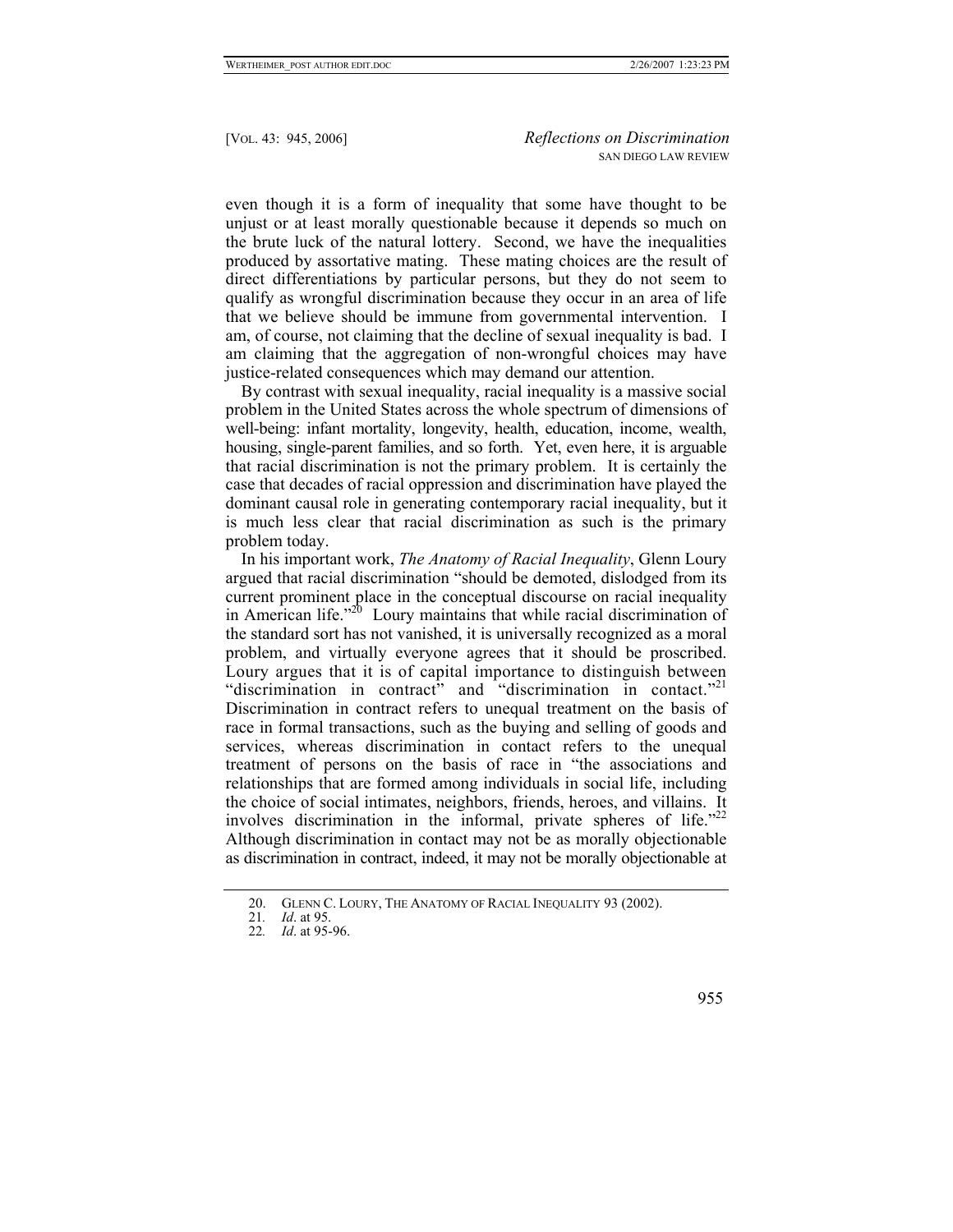all, its *real-world* consequences can be just as debilitating for a racially stigmatized group because "the mechanisms of social mobility and intergenerational status transmission . . . are crucially sensitive to the patterns of contact . . . in that society."<sup>23</sup> Far too many blacks are simply unable to gain access to the social resources that are essential to human flourishing, but which are acquired through informal but race-influenced social intercourse. Loury argues that the central problem today is racial disparity in "developmental opportunities," and that, as a consequence, the developed capabilities of blacks are significantly lower, on average, than the developed capabilities of whites. $24$ 

On Loury's view, discrimination in contact gives rise to an intractable problem. Whereas a liberal state could exercise control over discrimination in contract, any recognizably liberal state must preserve the freedom of individuals to engage in discrimination in contact, and this is so for two reasons. First, "the social exchanges . . . are so profoundly intimate and cut so close to the core of our being that all but the most modest interventions in this sphere must be avoided if liberty and autonomy are to have any real meaning."<sup>25</sup> Second, whereas the ethical case against discrimination in contract is relatively easy to make, it is much less obvious that there is anything wrong, in principle, with forming or avoiding close personal contact on the basis of racial identity[.26](#page-11-3)

The distinction between discrimination in contract and discrimination in contact is correlated with the distinction between *discrimination*, which concerns the way in which people are treated, and *stigma,* which concerns the way in which whites understand and perceive their black compatriots at the cognitive and emotional level.<sup>27</sup> The primary cause of discrimination in contact is that white Americans are characterized by patterns of thought and biased processes of social cognition that lead them to avoid the sorts of contact with black Americans that are crucial to acquiring opportunities for social and economic success. Loury argues that this pattern may justify race-conscious policies that show promise of mediating the attendant effects. On his view, the claim that race is intrinsically of no moral relevance (which he accepts) does not entail the claim that it must be wrong to use race as a basis for public policy.

- <span id="page-11-0"></span>23*. Id*. at 99.
- <span id="page-11-1"></span>24*. Id*. at 94.
- <span id="page-11-3"></span>
- <span id="page-11-2"></span>25*. Id*. at 96. 26*. See id*. at 96-97.
- <span id="page-11-4"></span>27*. See id*. at 167.
- 956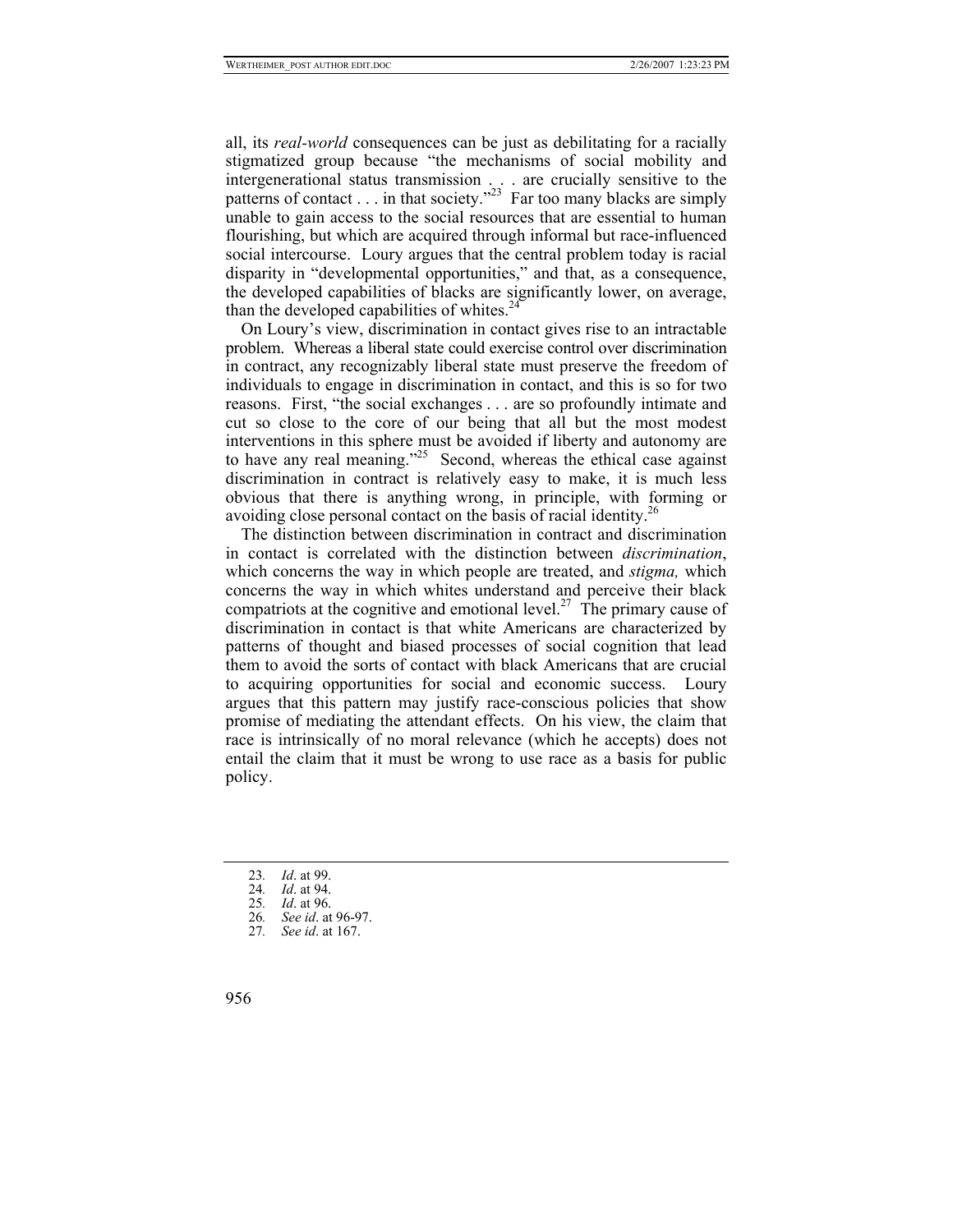## *D. Mating as Discrimination*

I do not want to pursue those policies here. However, I want to raise the issue of mating once again. Although we do not regard racial preference in mating as a form of discrimination, the fact remains that love is not blind when it comes to color and that this has profound social consequences. If blacks and whites married each other without respect to race (in which case most whites would marry whites whereas most blacks would also marry whites), racial inequality as such would vanish within a generation, although class inequality would remain. I say this not only for the tautologous reason that the children of a black mother or father would typically have a white parent as well, but because the socioeconomic mobility of blacks would increase dramatically. At present, it is difficult for black females to improve their economic situation through marriage, in part because black male unemployment is very high and so many black males are in prison. That would change with a dramatic increase in intermarriage. But while racial intermarriage has increased from 1% of all married couples in 1970 to 5% in 2000, and while hostility towards racial intermarriage has declined (35% favored laws against marriages between blacks and whites in the 1970s; 10% favored such laws in the 2000s), racial intermarriage between blacks and whites is still relatively rare.<sup>[28](#page-12-0)</sup>

Is this a cause for concern? Yes, no, and yes. Larry Alexander writes that "discriminatory preferences are intrinsically morally wrong if premised on error, moral or factual, about the dispreferred."[29](#page-12-1) Now, I do not say that racial preferences with respect to potential mates are based on either moral or factual error, but it is arguable that it would be morally *preferable* if most of us were less responsive to race, if we treated skin color on a par with eye color. I do not think it an indefensible stretch of Alexander's view to argue that, by this criterion, these kinds of discriminatory preferences are morally wrong. Even if we have a *right* to choose our mates on the basis of any criteria whatsoever (assuming that they also choose us), it may be less than morally optimal to choose them on the basis of certain criteria. We may have a right to do wrong.

So the first answer is yes, racially based mating may be a cause for concern. The second answer may be no. Alexander says that

<span id="page-12-1"></span><sup>29.</sup> Alexander, *supra* note 7, at 219.



<span id="page-12-0"></span><sup>28.</sup> Sharon M. Lee & Barry Edmonston, *New Marriages, New Families: U.S. Racial and Hispanic Intermarriage*, 60 POPULATION BULL., June 2005, at 3, 7.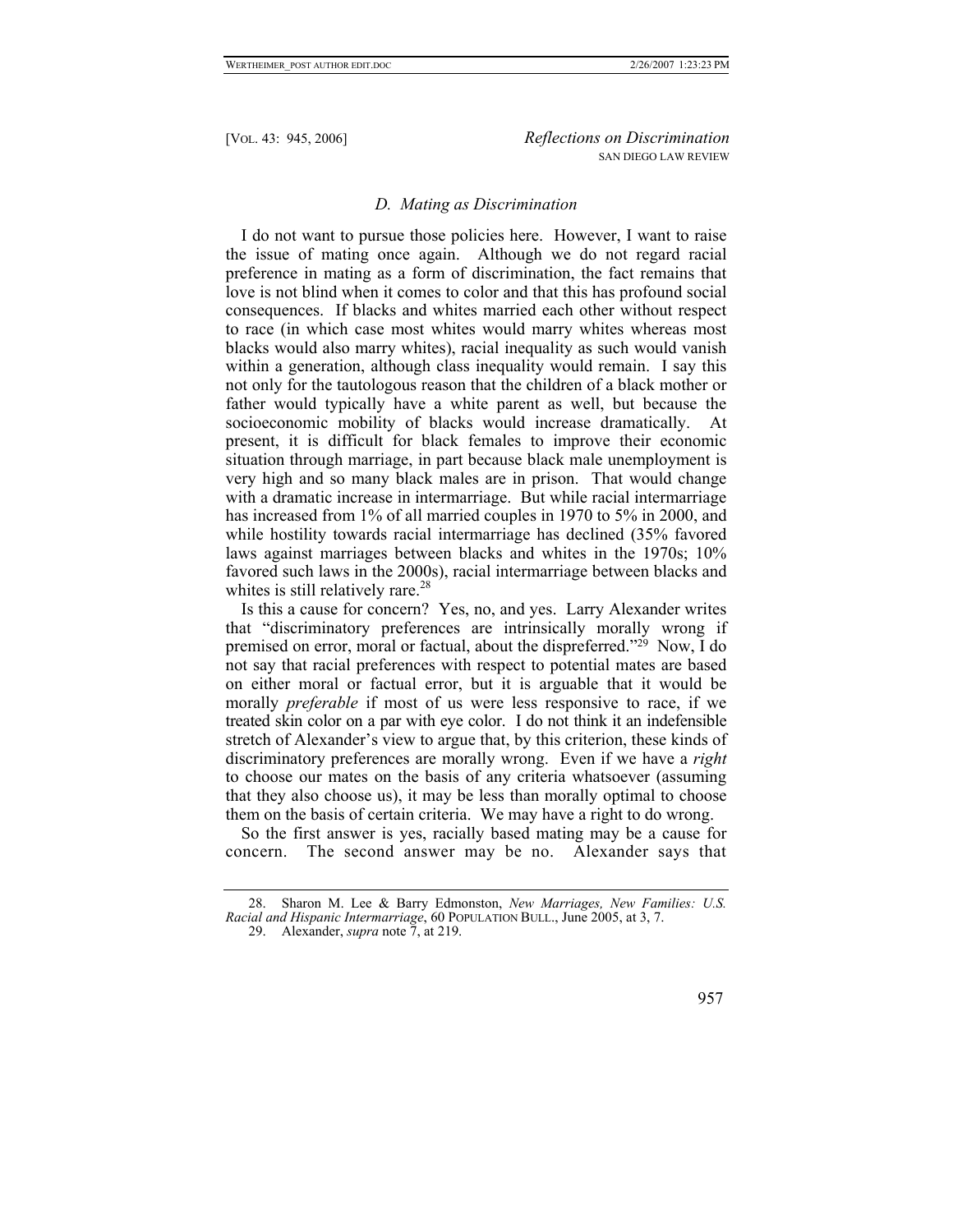"[d]iscriminatory preferences are extrinsically morally wrong if their social costs are large relative to the costs of eliminating or frustrating them."[30](#page-13-0) On this two-pronged view, it seems likely that racially biased mating preferences are not *extrinsically* morally wrong. If I am right, racially based mating preferences pass Alexander's first test: "harmful social effects will ensue from bias, given the numbers and group characteristics."<sup>31</sup> But they are unlikely to pass the second test. Given the prevalence, strength, and low malleability of these preferences, it seems likely that the social costs of using the coercive powers of the state to eliminate or frustrate them would be even higher. Of course, even if a liberal state should not exercise its coercive powers in this arena, it is an open question as to whether it should use the moral educational powers of the state to motivate people not to choose potential mates by the color of their skin but by the content of their character or whatever other characteristics are morally acceptable for such preferences.

Let us assume that the pattern of racially biased mating choices has harmful social effects, but that people have a right to make racially biased mating choices and that the legitimate use of the legitimate powers of the state is unlikely to significantly alter those preferences. That is not the end of the story. Precisely because society decides to allow racially based mating choices, it may also acquire a responsibility to remedy or soften the harmful social consequences of such choices. We can think of this problem in Rawlsian terms. Rawls argues that a just society will guarantee certain basic liberties to all and that it will also seek to promote equality of fair opportunity.<sup>32</sup> There are, however, limits on society's ability to realize these ends. For example, Rawls explicitly recognizes that "the principle of fair opportunity can be only imperfectly carried out, at least as long as some form of the family exists."<sup>33</sup> Put crudely, some families are better than others. We could seek to eliminate the family so as to guarantee equal opportunity, at least in this respect, but that is not only not feasible, it is entirely possible that the freedom to form families is one of the basic freedoms which the first principle requires and which has priority over the principle of fair opportunity. Much the same is true for the arbitrary effects of the natural lottery. Even if it were feasible to equalize people's natural talents through bio-medical intervention, and Rawls does not consider

<span id="page-13-0"></span><sup>30</sup>*. Id*.

<span id="page-13-1"></span><sup>31</sup>*. Id*. at 163.

<span id="page-13-2"></span>See JOHN RAWLS, A THEORY OF JUSTICE 266 (rev. ed. 1999).

<span id="page-13-3"></span><sup>33</sup>*. Id*. at 64.

<sup>958</sup>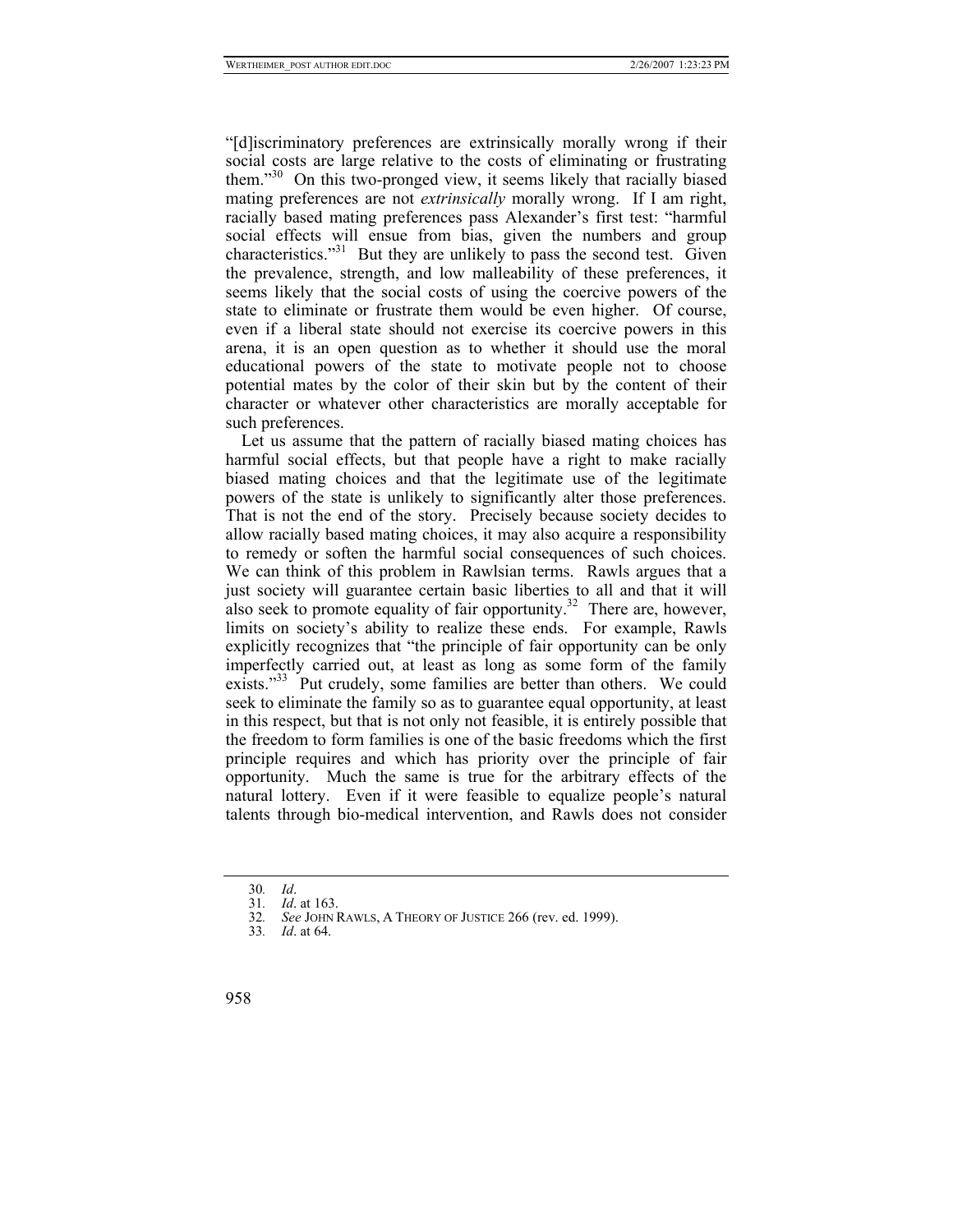that possibility, it is likely that he would reject that policy on moral grounds.[34](#page-14-0)

Enter the "difference principle." Precisely because there are limits on our ability to realize fair equality of opportunity and precisely because we cannot or should not seek to eliminate arbitrary effects of the natural lottery, Rawls seeks a principle which recognizes these facts and which mitigates their effects. Thus, Rawls advances the "difference principle," which holds that the more favored may benefit from their undeserved and arbitrary assets but only on certain terms "that improve the situation of those who have lost out."[35](#page-14-1)

We do not need to endorse the entire structure or content of Rawls's theory. The general point is that if there are moral reasons to allow people to make choices that generate social harm or injustice, we may also have moral reason to address their effects, and particularly so when the choices themselves result from a morally questionable preference structure. Just as social security taxes are the price we pay for not having our parents live with us, a set of social programs or policies that I will not seek to specify here may be the price that we have to pay for allowing people the freedom to indulge their racially biased mating preferences. We can and sometimes should take collective responsibility for harms that we did not cause<sup>36</sup> and for harms that we may have a right to cause.

### III. REACTION QUALIFICATION REVISITED

Give a boy a hammer and everything becomes a nail. As I (re)watched episodes of *Seinfeld*, I noted at least three episodes in which reaction qualifications come to the fore.

BREASTS. In one episode, Jerry and Elaine notice that all the waitresses in their coffee shop are amply endowed. Here is the dialogue:

JERRY: Yeah. Have you noticed anything else that's different since the new management?

ELAINE: Mmm. They're putting a little lemon in the tuna. I love that.

JERRY: Beside that. Look at the waitresses.

ELAINE: Yeah? (we see that all the waitresses have big breasts)

959

<span id="page-14-0"></span><sup>34</sup>*. See id*. at 89-92.

<span id="page-14-1"></span><sup>35</sup>*. Id.* at 87.

<span id="page-14-2"></span><sup>36.</sup> For example, disabilities and genetic susceptibility.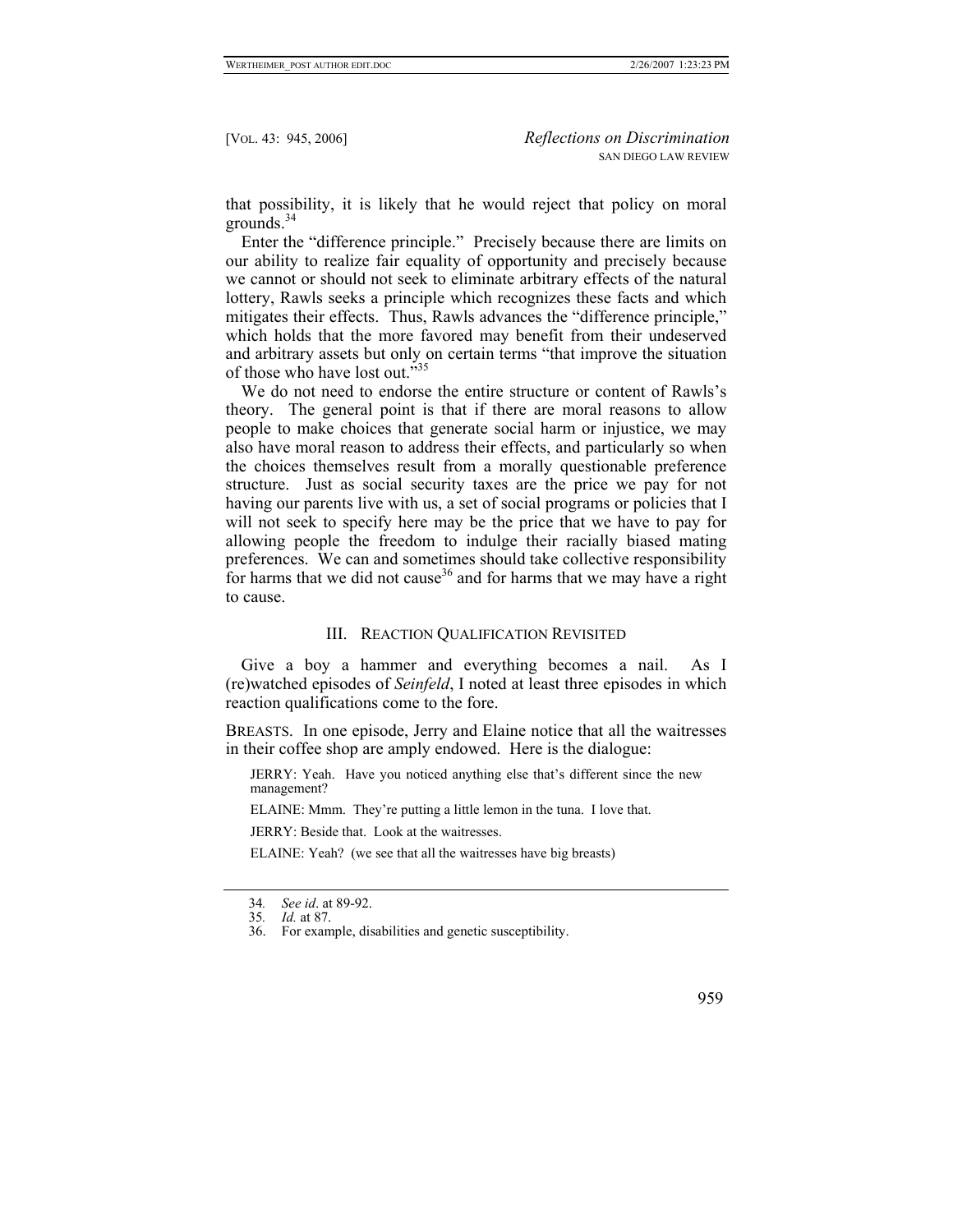JERRY: What physical characteristic would you say is common to all of them?

ELAINE: Ah . . . .

JERRY: I mean look at this. Every waitress working here has the same proportions. Wouldn't you say?

ELAINE: Yes, I would say.

JERRY: What's going on here? How is that possible?

ELAINE: Do you think it's a coincidence?

JERRY: No. I haven't seen four women like this together outside of a Russ Meyer film.

(the waitress finally came with the coffee)

ELAINE: (to the waitress) Hi. Excuse me. Who does all the hiring waitresses here?

WAITRESS: He does. (pointing to the manager, Mr. Visaki) In fact we're looking for another girl if you know anyone. (she walks away)

ELAINE: You know what? That's discriminatory. That is unfair. Why should these women have all the advantages? It's not enough they get all the attention from men, they have to get all the waitress jobs, too? [It turns out that these women had similar figures not because the restaurant owner was catering to the preferences of superficial males, but because they were his daughters.]

THE MASSEUR. George and Elaine go to get massages and George finds that his will be performed by a man. Here is the dialogue.

RECEPTIONIST: George and Elaine, right? Could you fill these out for me please? And Elaine, you'll be seeing Julianna, and George, you'll be with Raymond.

GEORGE: Excuse me, did you say 'Raymond'?

RECEPTIONIST: Yes.

GEORGE: But, uh, Raymond is a man.

RECEPTIONIST: That's right.

GEORGE: I can't get a massage from a man.

ELAINE: Why not?

GEORGE: What, are you crazy? I can't have a man touching me. Switch with me.

ELAINE: No, I don't want the man either.

GEORGE: What's the difference, you're a woman. They're supposed to be touching you.

ELAINE: He'd just be touching your back.

GEORGE: He'd just be touching your back too.

ELAINE: No, it could get sexual.

<span id="page-15-0"></span><sup>37.</sup> *Seinfeld: The Pilot* (NBC television broadcast, Season 4, Episode 1) (transcript available at http://www.seinfeldscripts.com/ThePilot.html).

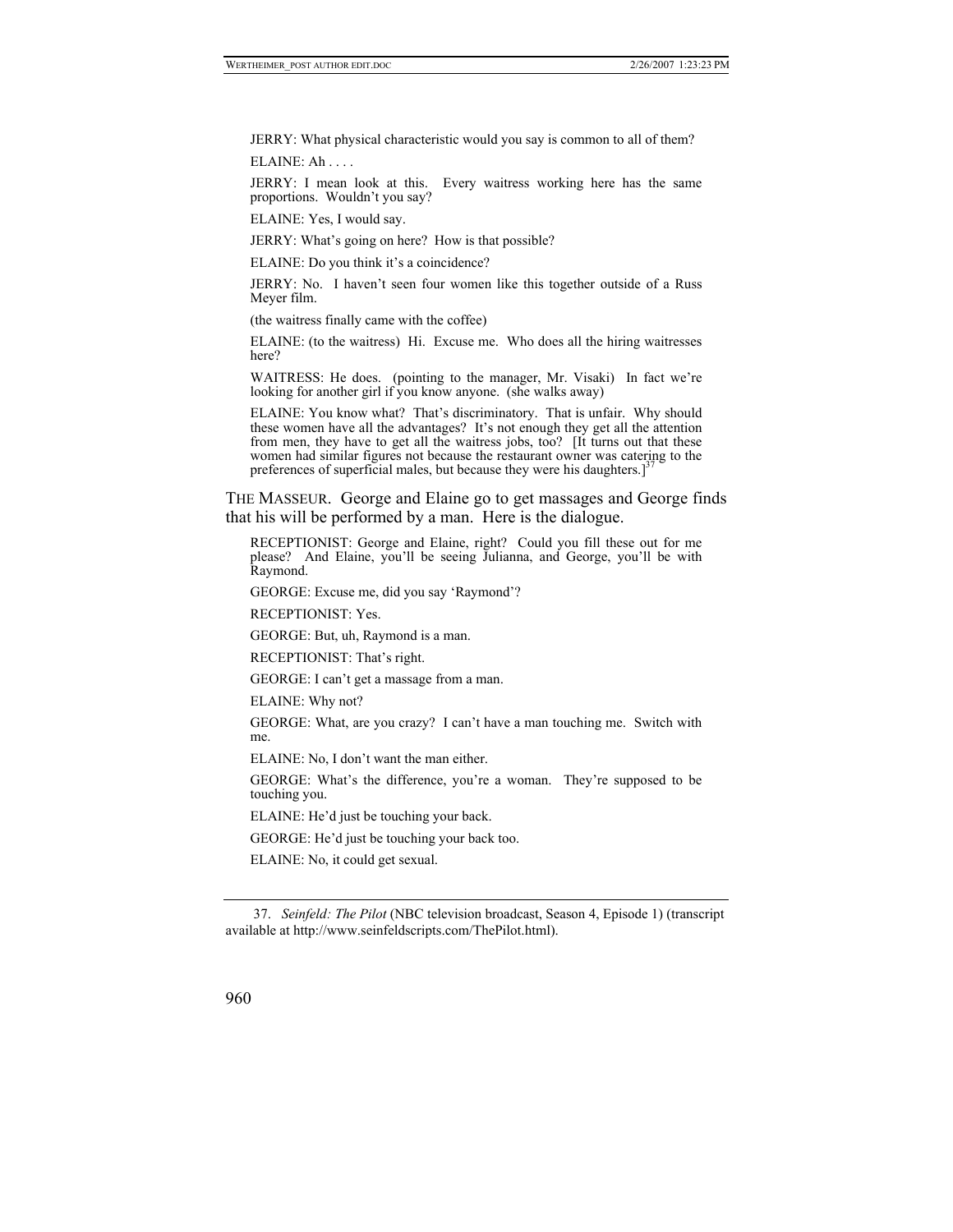GEORGE: I know. That's the point. If it's gonna get sexual, it should get sexual with you.

ELAINE: I wouldn't be comfortable.

GEORGE: I would? What if something happens?

ELAINE: What could happen?

GEORGE: What if it felt good?

ELAINE: It's supposed to feel good.

GEORGE: I don't want it to feel good.

[The experience proved traumatic for George because he thinks that he was aroused by Raymond's massage. $]^{3}$ 

THE CHINESE WOMAN. In this episode, George's mother, Estelle, has a conversation on the phone with a woman named Donna Chang (it has been shortened from Changstein). George's parents have been considering divorce, and Estelle was inclined to take the advice seriously until she discovered that Donna Chang was not Asian. Here is the dialogue.

ESTELLE: You're not Chinese!?!?

DONNA: [pause] No.

ESTELLE: I thought you were Chinese!!

DONNA: I'm from Long Island.

ESTELLE: Long Island?!?! I thought I was getting advice from a Chinese woman!!

DONNA: I'm sorry . . . ?

ESTELLE: Well! Then, that changes everything!

GEORGE: What?!

ESTELLE: She's not Chinese; I was duped!!

GEORGE: So what?! She gave you advice; what's the difference if she's not Chinese?!?!

ESTELLE: I'm not taking advice from some girl from Long Island!!<sup>39</sup>

Let us suppose that the restaurateur did hire large breasted women because he correctly thought that it was good for business. Let us

<span id="page-16-1"></span><sup>39.</sup> *Seinfeld: The Chinese Woman* (NBC television broadcast, Season 6, Episode 90) (transcript available at http://www.seinfeldscripts.com/episodes\_overview.html).



<span id="page-16-0"></span><sup>38.</sup> *Seinfeld: The Note* (NBC television broadcast, Season 3, Episode 19) (transcript available at http://www.seinfeldscripts.com/TheNote.html).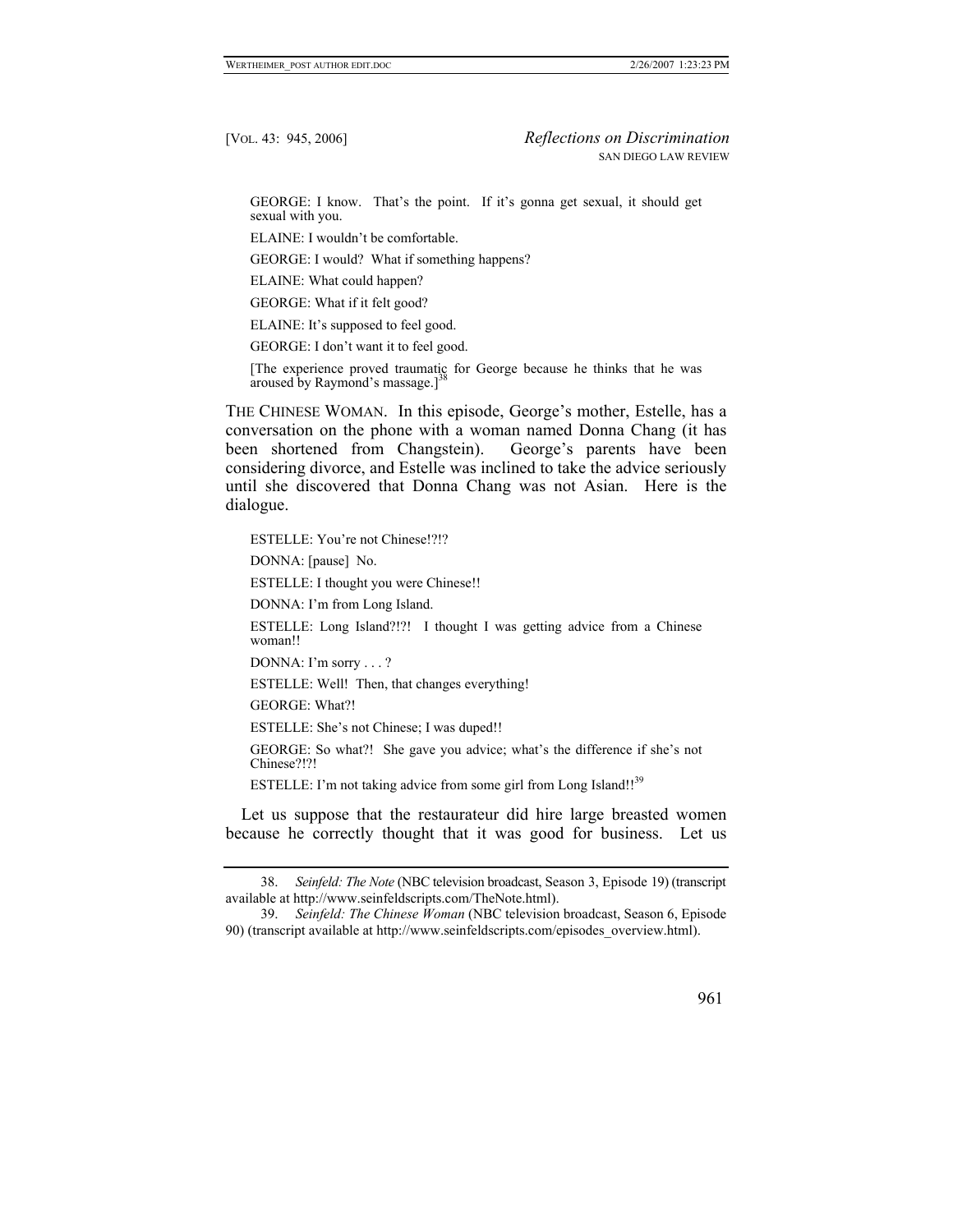suppose that the majority of people prefer masseuses to masseurs. Let us suppose that people prefer Asian advice givers or Jamaican fortune tellers. Let us suppose, then, that an employer would be making a rational market decision to discriminate on the basis of sex and breast size, sex, and race. Or, as in a recent case, let us suppose that Jazzercise, a franchise operation, is making a rational market decision when it refused to hire a highly fit 5'8" 240-pound woman who sought work as an aerobics instructor because she did not possess a "fit appearance."<sup>40</sup> Would it be wrong for them to do so?

Most legal scholars<sup>41</sup> endorse normatively as well as legally the view that employers should be prohibited from hiring on the basis of race or sex when those hirings are profit-maximizing, because customers, or clients, or "targets," or other employees are prejudiced. Consider Mark Kelman's argument. Kelman defines simple discrimination as "differential treatment despite equality along 'relevant' dimensions,["42](#page-17-2) such as when an employer refuses to hire an applicant on the basis of an irrelevant characteristic just because he has an aversion to persons with that characteristic[.43](#page-17-3) Laws prohibiting simple discrimination prohibit the employer from treating people worse than they treat others who provide them equal amounts of money. So if a black widget maker would make just as many widgets as a white widget maker, the employer engages in simple discrimination if he refuses to hire the black applicant because of the applicant's race. Laws prohibiting simple discrimination protect applicants from such "market-irrational treatment."<sup>[44](#page-17-4)</sup>

By contrast, consider a case in which a retailer prefers to hire a white person because he correctly believes that his potential customers will buy more from a white salesperson than a black salesperson even if the black candidate would perform all the "physical" aspects of the job in precisely the same manner as the white applicant. Or similarly, consider a case in which a restaurant owner correctly believes that she will do more business if she hires attractive young women as waitresses rather than men. In other words, we will assume that the employer's decision is not rooted "in animus or false stereotypes but in private economic rationality.["45](#page-17-5) As Kelman notes, the positive law is clear. Employers cannot make market rational decisions that reflect racist or sexist

<span id="page-17-0"></span><sup>40.</sup> Dan Ackman, *The Case of the Fat Aerobics Instructor*, FORBES, May 9, 2002, *available at* http://www.forbes.com/2002/05/09/0509portnick.html (last visited Dec. 22,  $\frac{2006}{41}$ .

<span id="page-17-2"></span><span id="page-17-1"></span>

<sup>41.</sup> Richard Epstein is a notable exception.<br>42. Mark Kelman, *Market Discrimination* 42. Mark Kelman, *Market Discrimination and Groups*, 53 STAN. L. REV. 833, 840 (2001).

<span id="page-17-3"></span><sup>43</sup>*. Id*. at 848.

<span id="page-17-4"></span><sup>44</sup>*. Id*.

<span id="page-17-5"></span><sup>45</sup>*. Id*.

<sup>962</sup>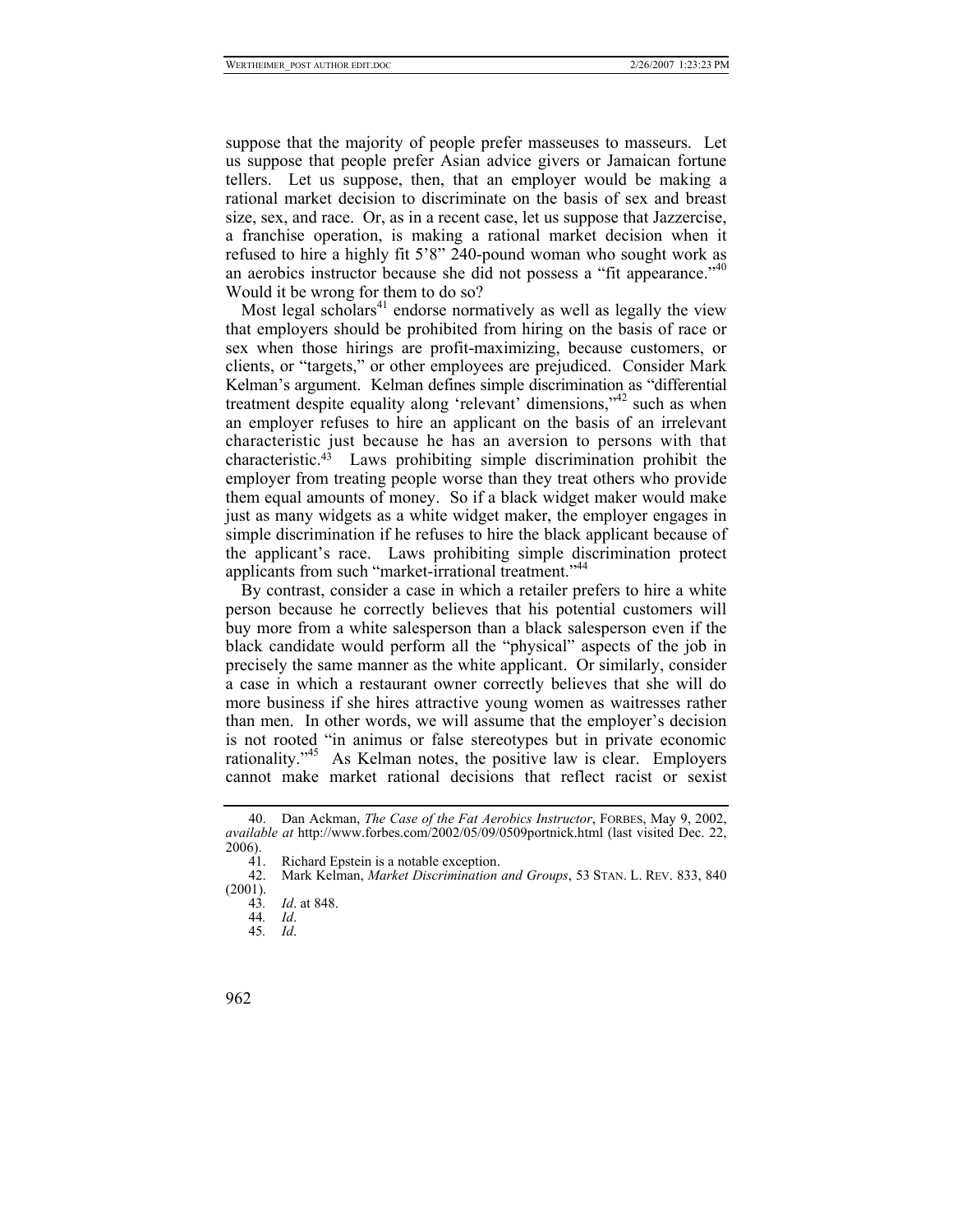customer reactions. Kelman argues that we should regard these sorts of reaction qualification cases as a version of "simple discrimination" by the employers. Why? Because the customers themselves are "duty-bound" to treat employees "with whom they deal in an impersonal, capitalist, rational fashion," and so the right of a prospective employee against discrimination by the employer forbids the employer from acting as an agent for the customer's illegitimate preferences.<sup>46</sup> Similarly, Samuel Bagenstos states that most scholars "have had little difficulty attributing to employers the animus of their customers or employees," although many cases seem to involve profit-maximizing rather than "animus."<sup>[47](#page-18-1)</sup>

Something like this dispute plays itself out in discussions of the "essence" of a business. On one view, many businesses have a particular essence. The essence of an airline is to transport passengers. The essence of a restaurant is to serve food. From that perspective, flight attendants should be chosen on the basis of their ability to assist in transporting passengers safely. On another view, businesses do not have essence. They exist to make a profit, and do so by providing their customers with whatever it is that the customers desire as realized through the market. Kimberly Yuracko argues that the latter view is really an argument "for essences of a different sort," namely, "market responsiveness, with all the complexity this may entail."<sup>48</sup> That linguistic move does not collapse the distinction at stake here. For whatever terms we use, there is a crucial difference between the constrained account of business essence to which the Court appealed in *Diaz* and the pluralistic openness of a "market responsiveness" conception of business essence that views businesses as serving the variegated preferences of its customers.

Setting positive law aside, when is it legitimate for employers to take account of the preferences of customers or, more broadly, the reactions of the persons whose reactions to the behavior or characteristics of an

<span id="page-18-1"></span><span id="page-18-0"></span><sup>46</sup>*. Id*.

<sup>47.</sup> Bagenstos, *supra* note 17, at 849 n.66 (citing, for example, John Donohue, who argues that "intrinsic equality measures workers based on the 'true value of [their] labor' and disregards any preferences customers or coworkers have against associating with particular classes of workers," and Owen M. Fiss who has made a similar argument). Bagenstos adds that he sees no need to dispute that view and that he will treat "customeror coworker-preference-based discrimination as animus-based discrimination." *See id*. at 849-51 (acknowledging that many forms of present-day problems of discrimination by employers involve maximizing profit and not "animus").

<span id="page-18-2"></span><sup>48.</sup> A view adopted by Richard A. Epstein. *See* Kimberly A. Yuracko, *Private Nurses and Playboy Bunnies: Explaining Permissible Sex Discrimination*, 92 CAL. L. REV. 147, 166 n.63 (2004).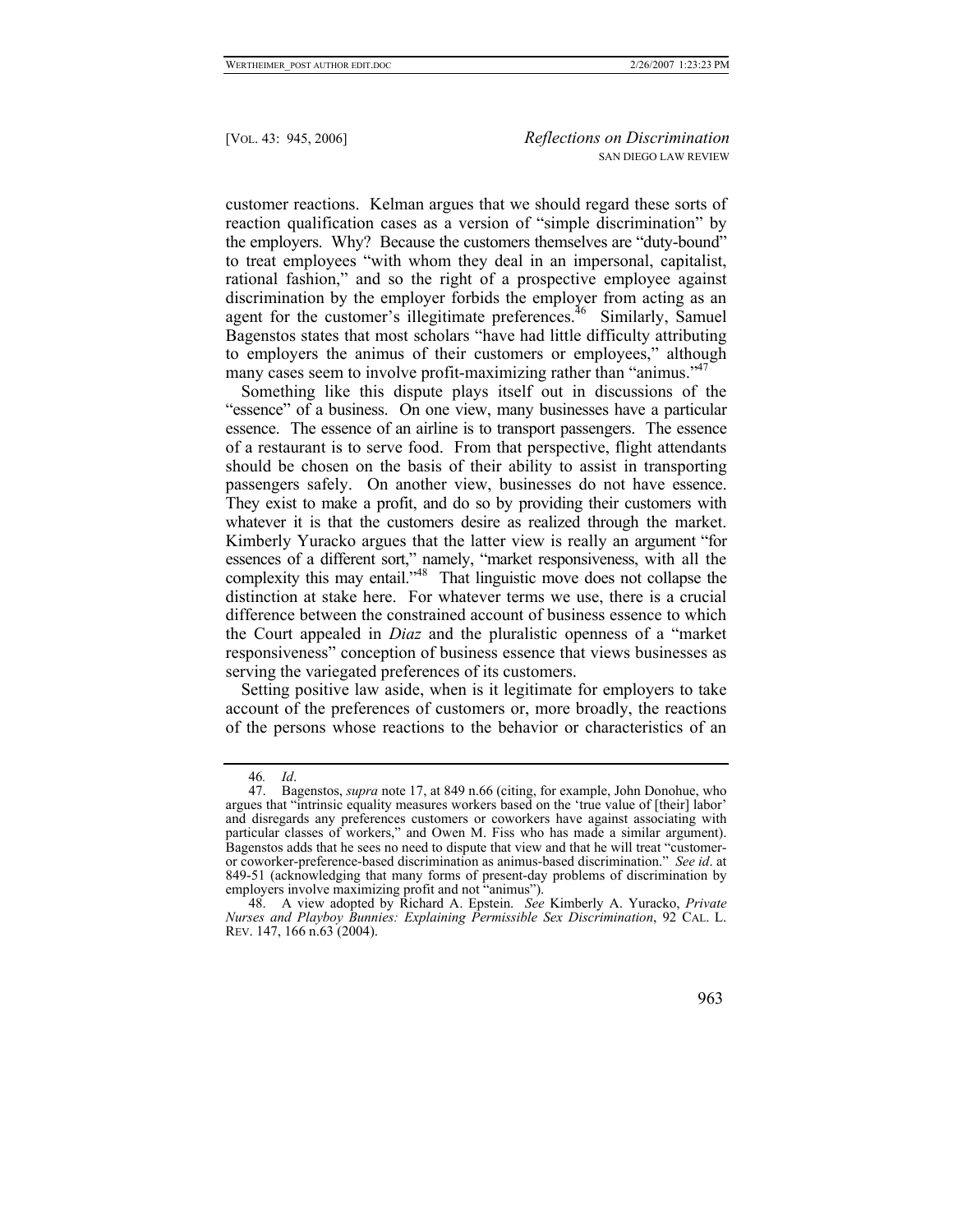employee are crucial to the position? I shall refer to such persons as reactors. Although I did not solve this issue in JQP, I may have underestimated, if anything, the range of jobs for which reactions are crucial to an employee's effectiveness. Indeed, as our economy becomes increasingly dominated by services as opposed to products and manufacturing, the proportion of jobs in which reaction qualifications (some scholars use the phrase "soft qualifications") will figure prominently will also increase. The case of the racially prejudiced retail customers or the sexist airline travelers grossly understates the problem. Here are some examples:

# (I) POLICE OFFICERS

The efficacy of a police officer may depend upon his or her ability to make citizens feel safe, to get suspects to cooperate nonviolently, to encourage citizens to come forth with information, and the confidence of his or her fellow officers, et cetera. In turn, these responses may be influenced by the officer's race, sex, size, demeanor, and so on.

# (II) TEACHERS

The efficacy of a teacher depends upon his or her ability to induce learning. This may depend, among other things, upon the teacher's ability to establish order and discipline in the classroom. Student reactions to a teacher's sex, size, and race may all affect the teacher's efficacy.

## (III) TEACHING ASSISTANTS

A teacher's ability also depends upon the capacity of students to understand the teacher's speech. American college students often find it hard to understand foreign-born teaching assistants. This may be partially due to preferences, but is most likely a simple function of one's unconscious ability to decipher speech.

## (IV) LAWYERS

The efficacy of a lawyer turns, in part, on the way in which other attorneys, witnesses, judges, jurors, and clients respond to him or her. This may not only involve reactions to the lawyer's physical acts, including oral statements and written documents, but to his or her personality, demeanor, aggressiveness, et cetera. Moreover, the success of a lawyer as a source of income to his or her firm depends, in part, upon the preferences of clients. If clients prefer to be represented by aggressive males rather than 5'0" females, then aggressive males will generate more income for the firm and, in that sense, are more qualified, other things being equal.

964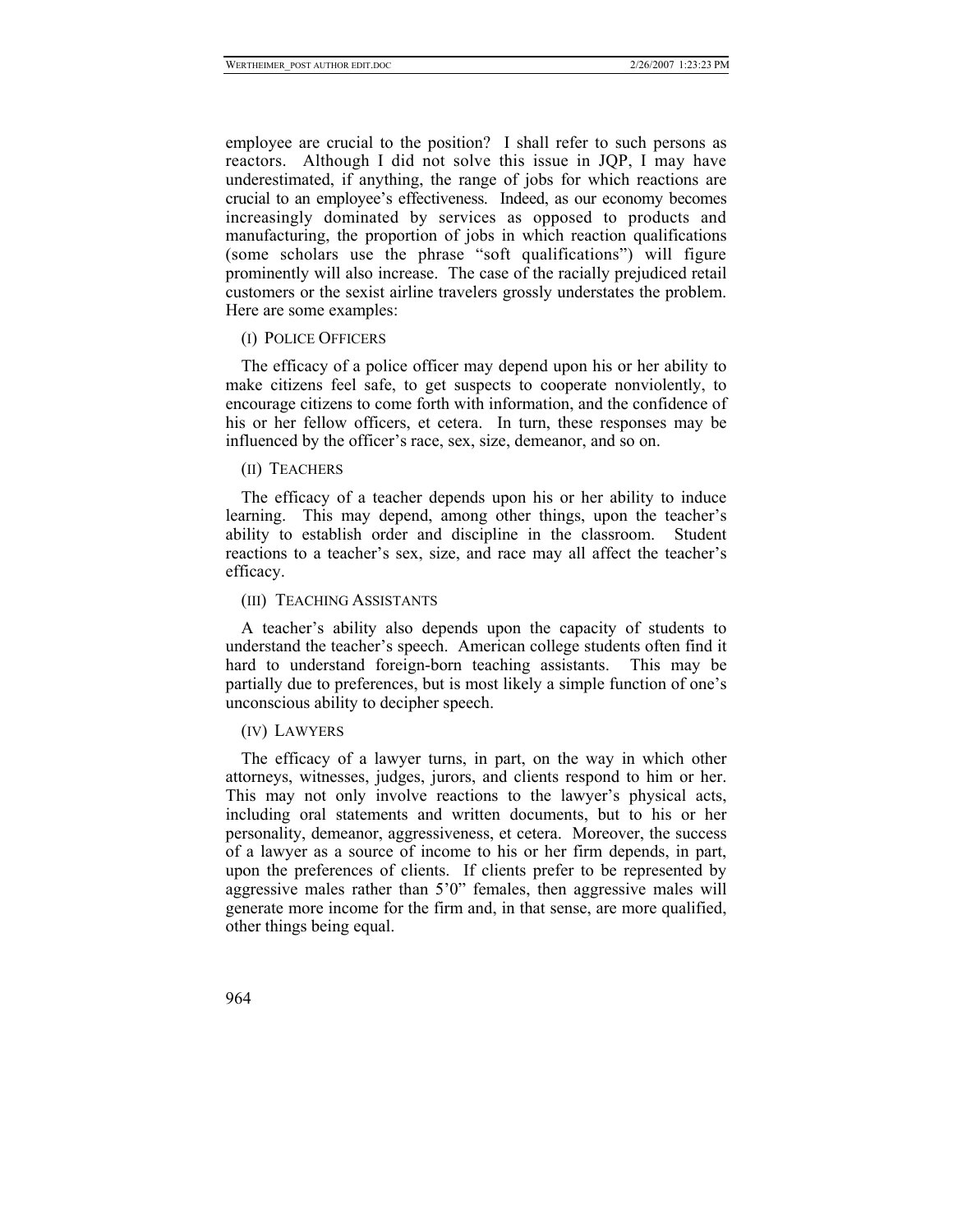# (V) ADVERTISING MODELS

Obviously, the efficacy of a model is a function of his or her ability to induce customers to purchase the product. Customers may respond to sex, beauty, bodily shape, height, race, ethnicity, et cetera.

# (VI) ROLE MODELS

It is sometimes argued that other things (roughly) equal, we should hire persons of a particular sex or race because they can serve as a role model for people who identify with that characteristic and where those reactions may be independent of any *action* by the employee.

## (VII) GYNECOLOGIST

The efficacy of a physician is a function of his or her diagnostic and therapeutic abilities, but is also a function of the physician's capacity to induce trust, openness, and compliance in the patient. If females respond more favorably and are more likely to seek out care from a female gynecologist than a male gynecologist, then, *ceteris paribus*, a female will be more effective.

# (VIII) PITCHERS

The efficacy of a baseball pitcher is a function of his ability to prevent the opponents from scoring runs. Period. If batters of a particular team find it difficult to hit a left-handed pitcher, then a left hander is better qualified to pitch against this team even if, on other criteria, he is less able than a right handed pitcher.

# (IX) RESTAURANTS

The market value of a chef is not defined by his or her ability to produce the highest quality food as evaluated by the gourmet, but by his or her ability to attract customers. And the same is true for servers, be it Hooters, Joe's Stone Crab, or Jerry Seinfeld's coffee shop. It is worth noting that Zagat's guides specifically evaluate restaurants on ambience, and there is no reason to doubt that the sex or race or attractiveness or personality of the servers contributes to that ambience.<sup>49</sup> Consider this excerpt from a *New York Times* restaurant review on the day after this paragraph was originally written:

# 965

<span id="page-20-0"></span><sup>49.</sup> For example, Durgin Park in Boston may require that its servers are rude.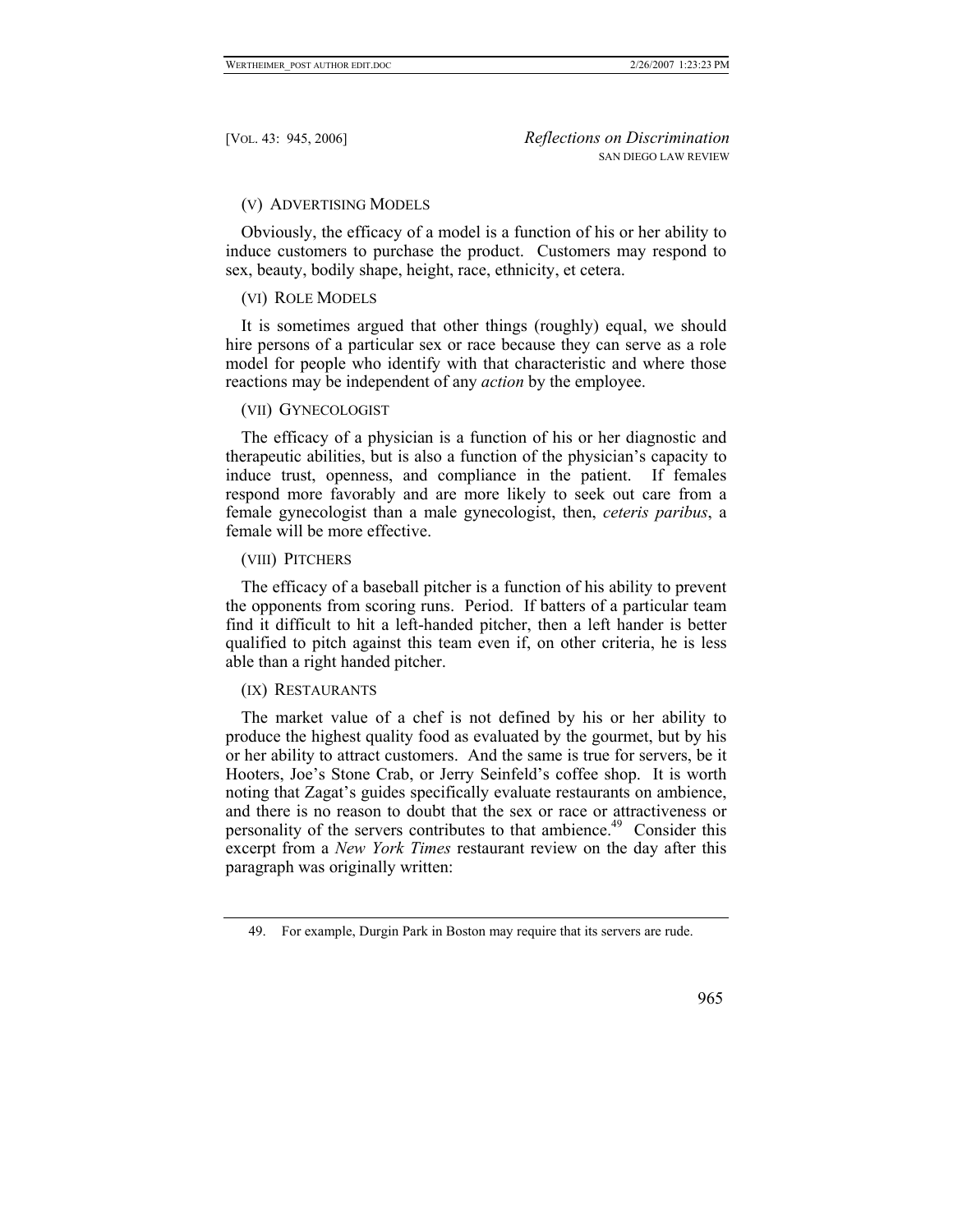Table XII is defiantly retro and proudly old-fashioned, in terms of both its food and its setting. The long path from the entrance to the dining room is covered in leopard print carpeting. That dining room has white walls with gleaming gold trim and an air of unabashed Old World opulence. . . . The servers wear crisply pressed suits with tightly buttoned jackets, and everything about the way they move and gesture has a somewhat antiquated, but endearing, formality. What they strive to project is not so much affability as respect. Remember those days[?](#page-21-0)<sup>50</sup>

#### (X) PRIVATE NURSES

As Kim Yuracko points out, female patients may have a distinct preference to be cared for by female nurses. $51$ 

#### (XI) SALESPEOPLE

The job of a salesperson is to sell. Customers may respond (consciously or unconsciously) to the race, sex, personality, height, and beauty of the salesperson.

#### (XII) AIRPORT SCREENERS

When body searches are to be performed, female travelers have a strong preference to be searched by female screeners rather than male screeners (I do not know whether men have any strong preference here). If minimizing passenger discomfort is part of the job's qualifications (it may not be), then women are more qualified to do body searches of female passengers.

## (XIII) INTERIOR DECORATORS

If we evaluate interior decorators by their business success rather than aesthetically, customers may prefer effeminate males to more masculine males or females because customers believe that gay men have superior aesthetic taste. A similar phenomenon may hold with respect to hair stylists.

It is clear, then, that the preferences and reactions of persons dramatically affect or even define an employee's job effectiveness and that these reactions can be (consciously or unconsciously) responsive to an employee's race, sex, ethnicity, personality, speech patterns, bodily shape, and so forth. The question is this: When is it morally legitimate for employers to consider the relevant reactions as a dimension of a prospective employee's efficacy in deciding whom to hire? There are only two plausible positions[.52](#page-21-2) First, it could be argued that it is *always*

<sup>52.</sup> It would be preposterous to adopt a third view, under which it is always illegitimate for employers to take account of reactions.



<span id="page-21-0"></span><sup>50.</sup> Frank Bruni, *Diner's Journal*, N.Y. TIMES, Feb. 10, 2006, at E41.

<span id="page-21-2"></span><span id="page-21-1"></span><sup>51.</sup> Yuracko, *supra* note 48, at 170.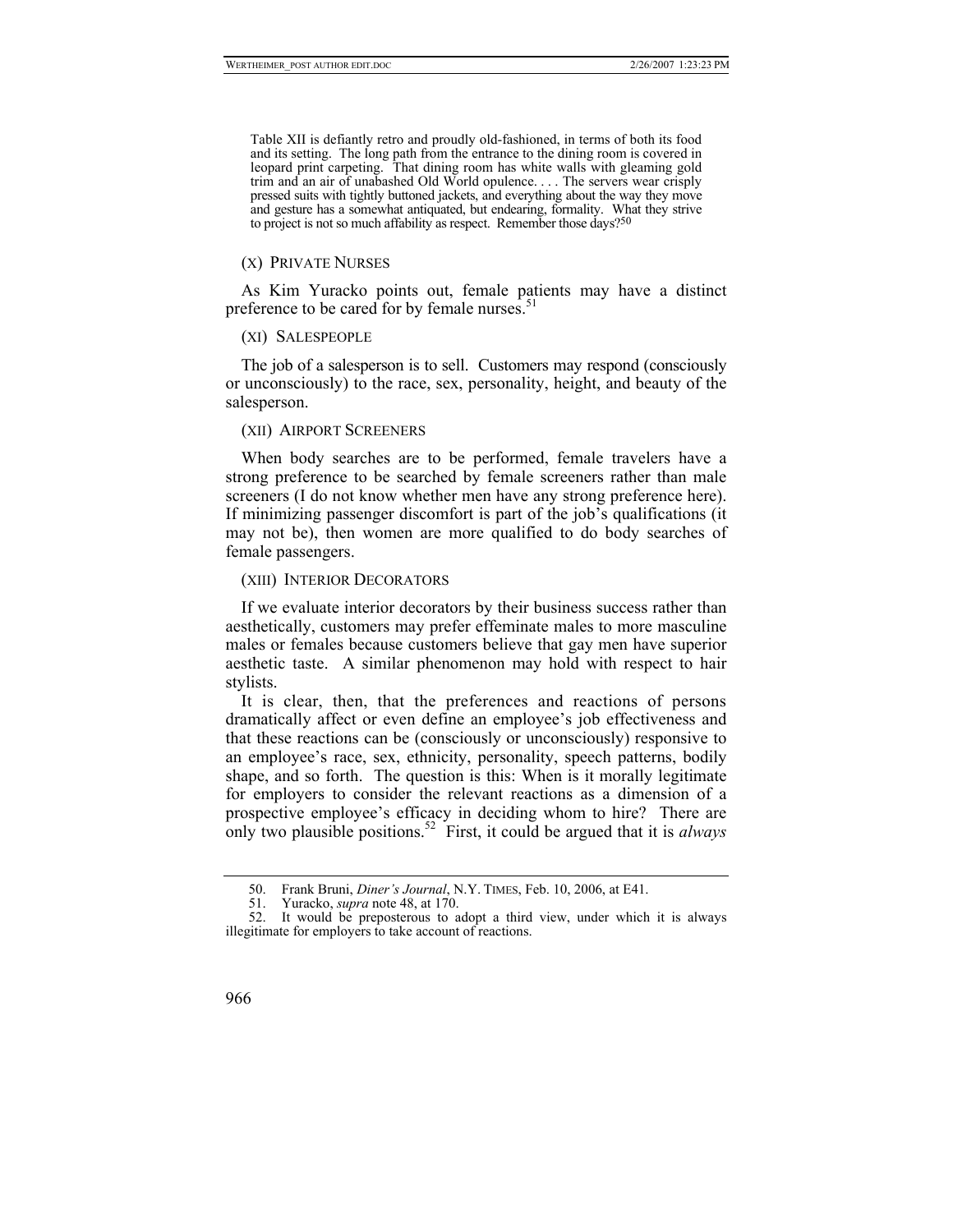legitimate for a business to make reaction-based market rational decisions.<sup>53</sup> even when those reactions reflect preferences of dubious moral legitimacy. Second, it could be argued that it is *sometimes* legitimate for businesses to make reaction-based market rational decisions and sometimes not. Let us assume that some version of the second view is correct. What version? It is clear that our intuitions vary from case to case. I suspect that some cases will produce high consensus, whereas others will not. We are inclined to think that a retailer should not cater to the racial prejudices of his customers, but that it is perfectly reasonable for a university to cater to the sexual preference of its female students in hiring a gynecologist, and that a nursing home could legitimately hire female nurses for its female patients. Can we find a plausible principle by which to make these distinctions?

I think this is very difficult indeed. It is clearly not enough to say that employers should not take account of responder's reactions when they result from prejudice. That begs the question as to what counts as a "prejudice." Was George "prejudiced" against masseurs? Was Estelle "prejudiced" against non-Asian advisors? Are reactions based on nonspurious proxies a case of prejudice? And should we treat all "prejudices" equally? In JQP, I argued that given the social context and given the nation's history, it was more legitimate to hire a black police officer for a black community, if the black officer was more qualified than the white because of reaction qualifications, than to hire a white police officer for a white community for similar reasons.<sup>54</sup> Of course, even if this were so as a matter of morality, it might still make sense for the *law*  to adopt a race neutral approach under which these two hirings stand or fall together.

Interestingly, even when it is otherwise illegitimate to count reactions to race, there may be overriding moral reason to do so. Suppose that white citizens in a predominantly white community are less likely to cooperate with black police officers than with white police officers and that, as a result, more innocent people are victimized if blacks are hired. It is arguable that the interests of prospective victims outweigh the interests of job candidates.<sup>55</sup>

<sup>55.</sup> This Article will ignore consequentialist arguments that maintain that, in the long run, it will prove better to "sacrifice" some victims of crime in order to reduce



<span id="page-22-0"></span><sup>53.</sup> Indeed, it could be argued that they should be permitted to make market irrational decisions; however, this Article does not address that argument.

<span id="page-22-2"></span><span id="page-22-1"></span><sup>54.</sup> Wertheimer, *supra* note 1, at 107.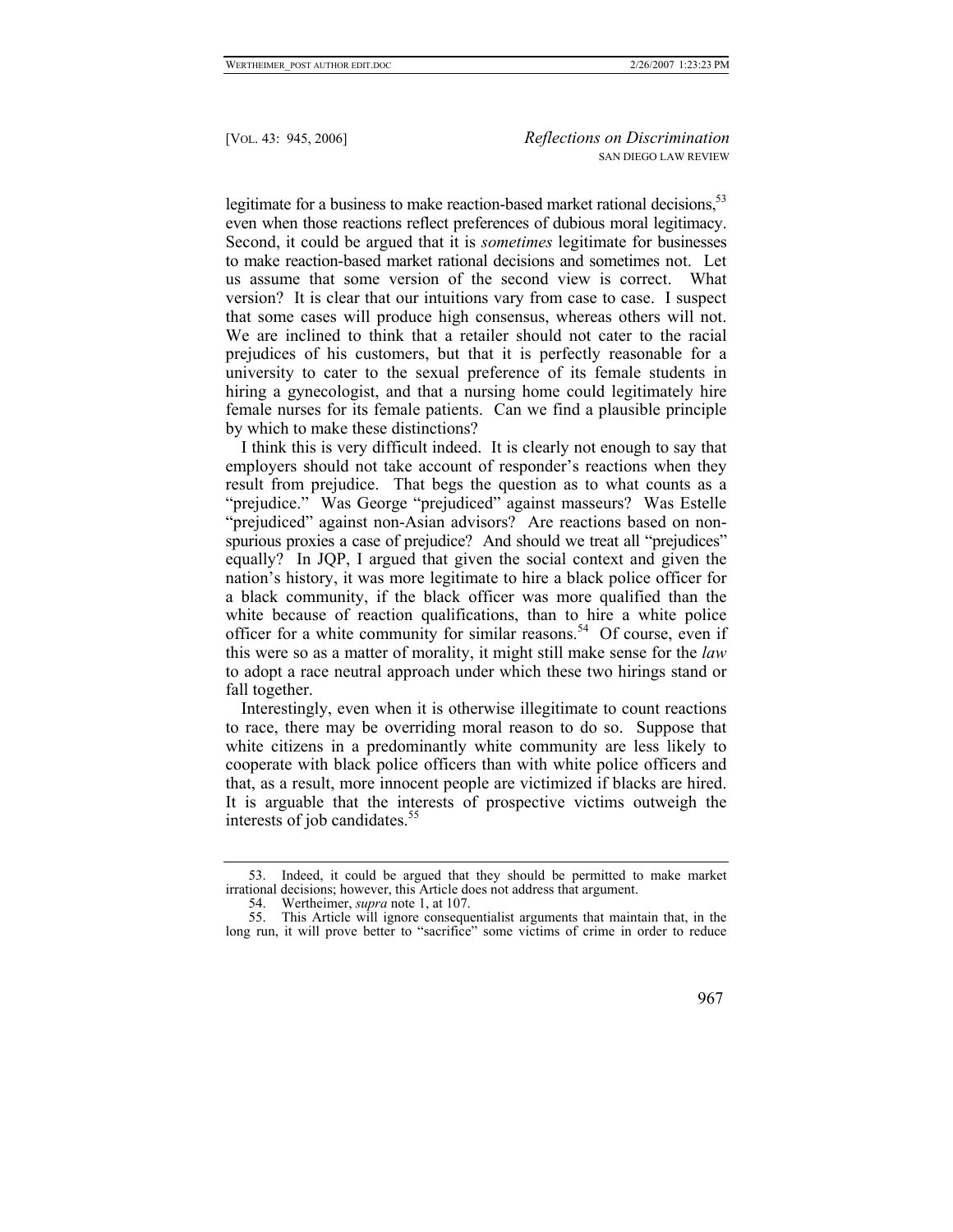Whereas some racist and sexist preferences seem to involve aversions, others appear to be "pro" preferences. Whatever else we might want to say, it is obvious that Hooters, Playboy Bunnies, and Southwest Airlines (in its previous incarnation as a "love" airline rather than a low cost airline), do or did not involve sexual distinctions rooted in aversion. Or is it so obvious? Andrew Koppelman seems to want to turn this preference lemonade into a preference lemon:

The idea that women are particularly well suited for the task of flight attendant, for example, is closely associated with the idea of separate, ascriptive spheres for men and women, and *that* idea, we have seen, is closely associated with the devaluation of women. The customers' preferences thus have a component that is malign, that denies respect for persons. If we respect preferences only because we respect persons, then we must withhold our respect from *these* preferences[.](#page-23-0)56

This moves much too quickly. First, unless we tautologically define a male's desire to be served by flight attendants as equivalent to believing that they are "particularly well suited" for the task, I see no reason to think that the male customers of Southwest Airlines believed that women "are particularly well suited for the task of flight attendant." Second, it is not clear what it is for that preference to be "closely associated" with another. Third, absent the relevant psychological evidence, I simply see no reason to think that this preference is rooted in a commitment to separate spheres. If Marx's vision of communist society was one in which people can "hunt in the morning, fish in the afternoon, rear cattle in the evening, criticise after dinner . . . without ever becoming hunter, fisherman, shepherd or critic,"<sup>57</sup> cannot men be attentive fathers to their daughters in the morning, work with female colleagues in the afternoon, and enjoy going to Hooters after work before returning home to their professional wives? Fourth, I simply do not see why this is a malign preference that implies the "devaluation of women" or denies respect for persons. This may be so, but it seems to load much too much psychological weight onto something that may be much simpler and much less malignant. Even in sex, sometimes a cigar is just a cigar.

<span id="page-23-1"></span><sup>57.</sup> Karl Marx, *The German Ideology: Part I*, *in* THE MARX-ENGELS READER 160 (Robert C. Tucker ed., 2d ed. 1978) (1932).



racial prejudice and inequality. The principle may be valid and the prediction is plausible; however, it is simply too difficult to assess.

<span id="page-23-0"></span><sup>56.</sup> ANDREW KOPPELMAN, ANTIDISCRIMINATION LAW AND SOCIAL EQUALITY 140 (1996) (emphasis in original).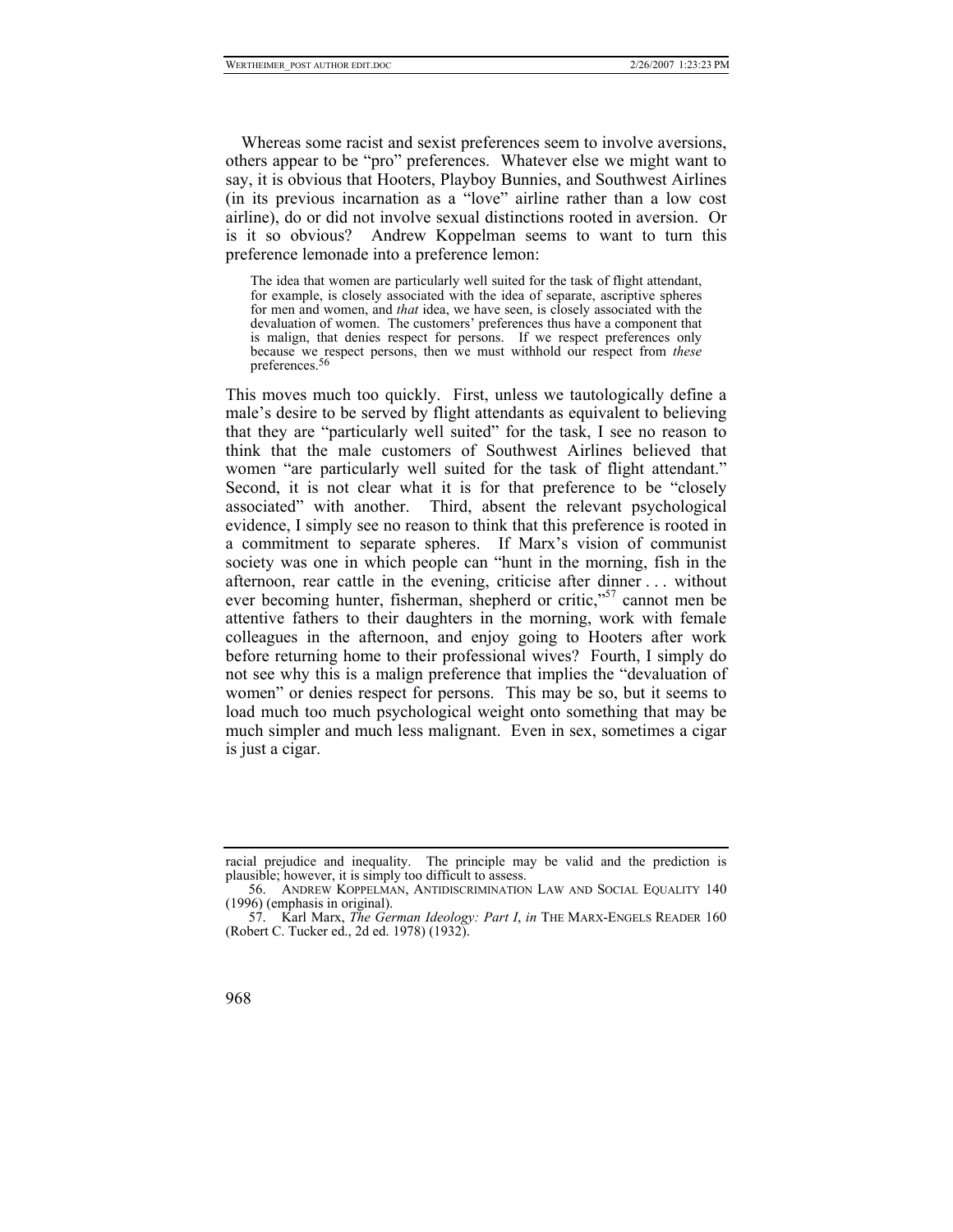# *A. Laundering Preferences*

Let us assume what I doubt is the case, namely, that Koppelman's description of these preferences is correct. Does it follow that we should not count such preferences or that we should prohibit others from counting them? Napoleon once said, "[e]ven if I had done wrong you should not have accused me publicly. People wash their dirty linen at home."<sup>58</sup> If we have dirty preferences in our minds, should we move them to the public realm, where, as a matter of public policy, employers are required to launder or discount or ignore those preferences? Koppelman thinks so, as does David Strauss:

The judgment that taste-based discrimination is wrong rests primarily on the view that the taste for racial discrimination is illegitimate. That is, no one should be made worse off simply to satisfy someone else's racial animus. The satisfaction of the desire not to associate with members of another racial group, at least in the employment context, should not count in the social welfare function[.](#page-24-1)<sup>59</sup>

There are two strategies for the principle that we should not allow employers to count the illegitimate preferences of responders. The first strategy adopts a general consequentialist framework and maintains that the long-term consequences of adopting a decision rule of allowing employers to count such preferences has suboptimal consequences if we give equal consideration to the interests of all, but that decision is reached after giving full weight to such preferences in assessing the range of decision rules. All preferences are counted as inputs in the calculation of the best social policy, but the output of the process yields a decision rule that some inputs should be ignored. The second strategy, which is adopted by Koppelman and Will Kymlicka, among others, maintains that a consequentialist argument for counting certain sorts of illegitimate preferences as inputs is inconsistent with the underlying moral motivation for respecting preferences in the first place. As Koppelman puts it, "If we respect preferences only because we respect persons, then we must withhold our respect from *these* preferences."<sup>60</sup>

<span id="page-24-0"></span><sup>58.</sup> ROBERT ANDREWS, THE CONCISE COLUMBIA DICTIONARY OF QUOTATIONS 150- 51 (1989).

<span id="page-24-1"></span><sup>59.</sup> David A. Strauss, *The Law and Economics of Racial Discrimination in Employment: The Case for Numerical Standards*, 79 GEO. L.J. 1618, 1625 (1991) (footnotes omitted).

<span id="page-24-2"></span><sup>60.</sup> KOPPELMAN, *supra* note 56, at 140.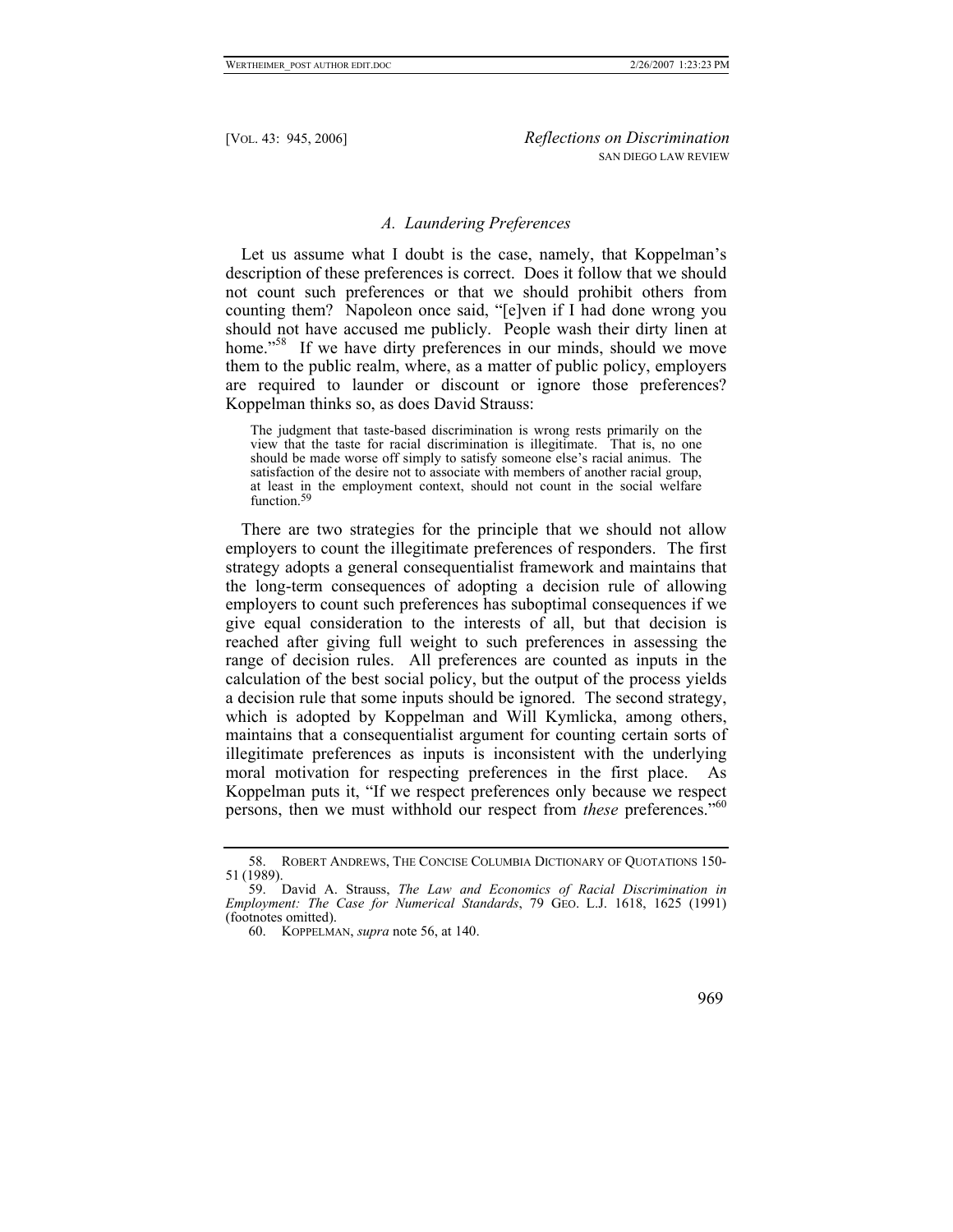Will Kymlicka argues that if the "deepest principle" for utilitarianism is egalitarian, the notion that "[e]ach person has an equal moral standing," then it seems inconsistent to count preferences which deny that principle. $61$ 

It is possible that the first argument works to support preference laundering, but since that would depend upon complicated calculations, I will set that argument aside. With respect to the second argument, here too I am inclined to think that the argument moves much too quickly. Even if we accept the view that consequentialism is best justified as a way of instantiating a commitment to the equal worth of all persons, it simply does not follow that the underlying motivation must be used as a screening device for the inputs into that consequentialism. To exemplify this point, note that Rawls does not insist that individuals in a just society must be motivated by the principles that define the basic structure in which they operate:

Ideally the rules should be set up so that men are led by their predominant interests to act in ways which further socially desirable ends. The conduct of individuals guided by their rational plans should be coordinated as far as possible to achieve results which although not intended or perhaps even foreseen by them are nevertheless the best ones from the standpoint of social justice[.](#page-25-1)<sup>62</sup>

If a just society can allow individuals to be motivated by self-interest, there is no logical inconsistency in claiming that a commitment to the equal moral worth of persons or to equal respect is compatible with counting preferences that do not reflect that commitment. Even when preferences are immoral, it may not be immoral to count them. After all, we respect people in numerous ways, but one way in which we respect people is, within reason, to avoid being too judgmental about their preferences. We generally think it best to grant freedom of speech to those who deny that value. And we might think it best to count the preferences of those who do not as committed to equal respect for all persons.

Indeed, one can go farther. If, as Koppelman suggests, most versions of consequentialism are motivated by a commitment to equal respect for individuals, it could be argued, although Koppelman does not, that this requires everyone to act on that principle. After all, to act on the basis of self-interested desires or to show partiality towards one's family or friends is not to show equal respect; it does not reflect the commitment to impartiality that motivates consequentialism. This is the view

<span id="page-25-0"></span><sup>61.</sup> WILL KYMLICKA, CONTEMPORARY POLITICAL PHILOSOPHY 36-37 (1990).

<span id="page-25-1"></span><sup>62.</sup> RAWLS, *supra* note 32, at 49.

<sup>970</sup>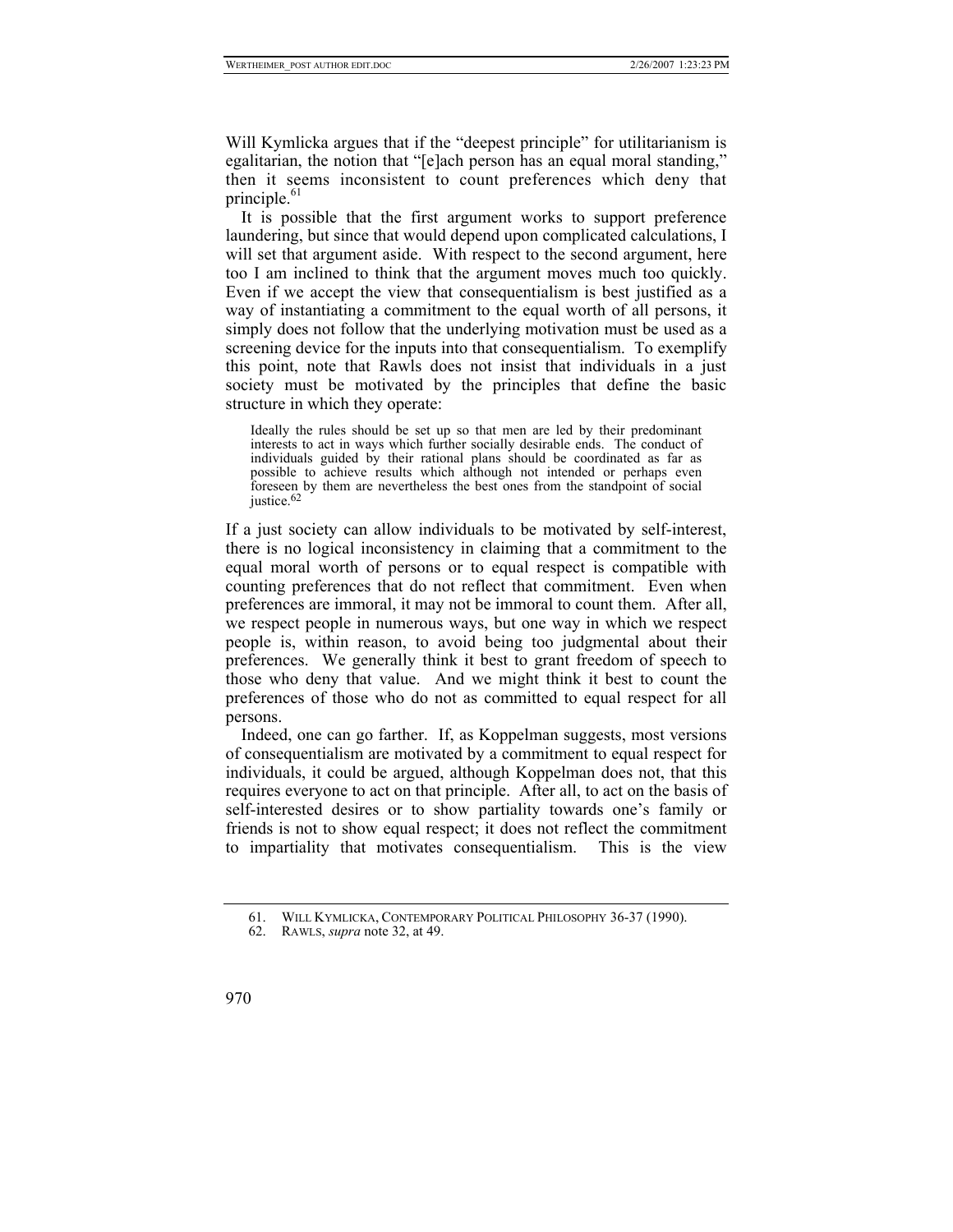famously adopted by Peter Singer. $63$  Setting aside how individuals should act, it could be argued that, for the same reasons, public policy should refuse to count preferences that do not reflect such a commitment. And that seems to go too far. Now one might try to drive a wedge between the partial preferences that a commitment to impartiality does allow and the prejudiced preferences that it does not. Along with Koppelman, one might say, for example, that it is permissible for me to prefer my wife's interests to a stranger's interests, but not to prefer being served by men rather than women, or women rather than men, or whites rather than blacks. But it is by no means clear how such an argument would go and whether it would prove successful.

Another difficulty with the claim that "illegitimate" preferences should not be counted is that the notion of an illegitimate preference is decidedly ambiguous. If it refers to preferences that should not be counted, then it is simply true by definition, but obviously solves nothing. If it refers to preferences that are bad or less than optimal for people to have, then it clearly ranges much too widely. After all, the market as we know it caters to all sorts of arguably illegitimate preferences: cigarettes, professional wrestling, reality television, SUVs, breast implants, pornographic movies, expensive cappuccino makers, enormous homes, and the like, not to mention bad Chinese food and tofu. We allow people to solicit dates on *christiansingles.com*, *jdate.com*, and *blackpeoplemeet.com*. We can argue about which, if any, of these preferences are illegitimate, but it would be crazy to think that, as a general principle, we could or should try to prevent the market from accommodating illegitimate preferences.

I have not attempted to nor have I produced a knock-down argument against laundering preferences or for the view that all preferences should be counted. If we adopt a general consequentialist strategy, it is an open question as to whether the best regime will allow employers to respond to whatever reactions the responders bring to the table or will instead require employers not to take account of certain reactions and, if so, which ones. On the one hand, there might be utilitarian reasons to adopt a regime in which we accepted people's preferences as we find them, including biased or prejudiced preferences that are demonstrably malign, just as there might be utilitarian reasons to adopt a regime in which people are permitted to act on partiality. At the same time, it is also

<span id="page-26-0"></span><sup>63.</sup> Peter Singer, *Famine, Affluence, and Morality*, 1 PHIL. & PUB. AFF. 229, 230- 32 (1972).

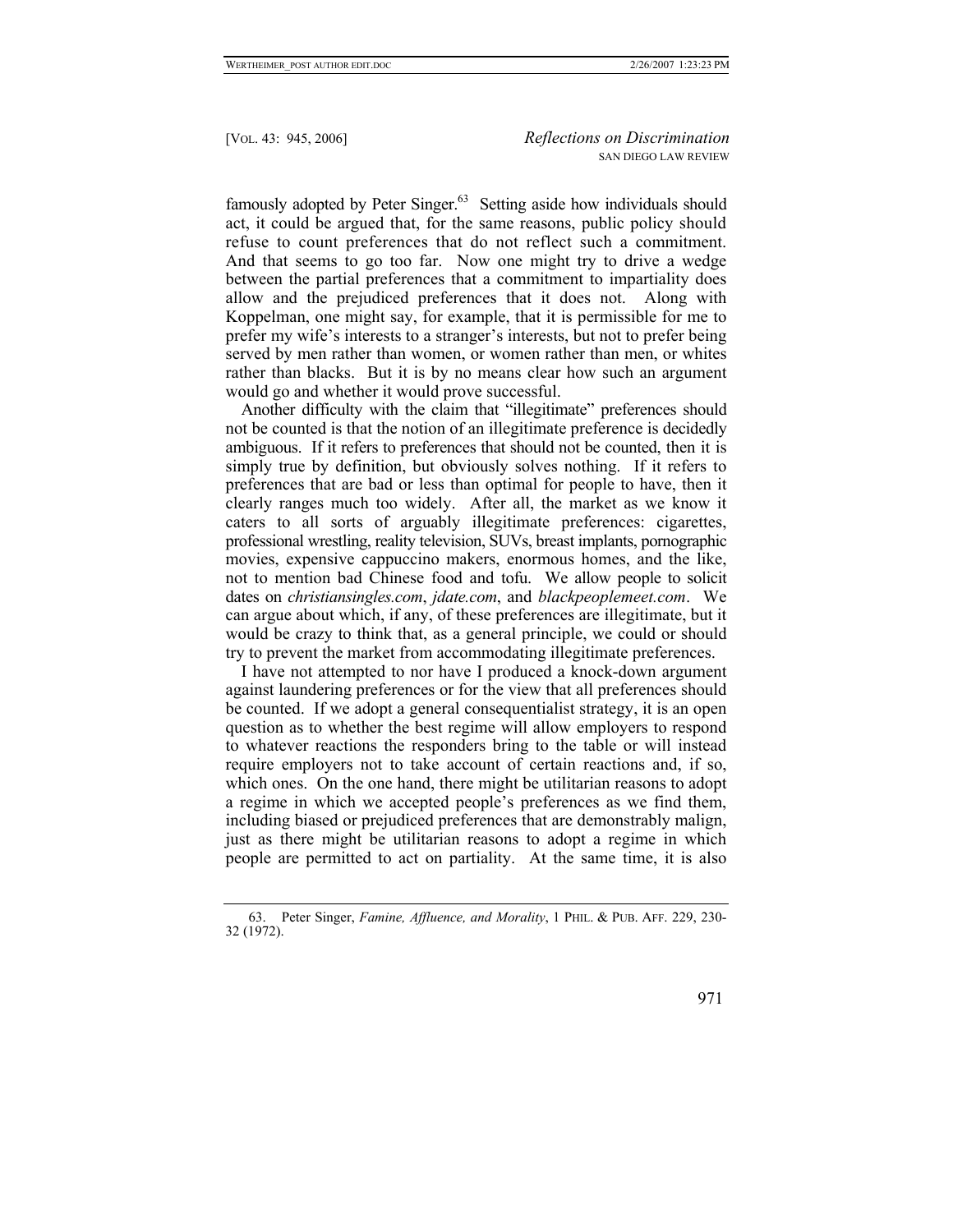possible that from an impartial consequentialist perspective in which we counted all preferences as inputs, we might decide on a regime that discounted such preferences nonetheless because discounting them promoted more utility in the long run, including the utility that would be derived from changes in people's preferences. Consider this analogy: Fred Schauer has argued that while there is nothing wrong, in principle, with using proxies or profiling when they are non-spurious, there might be good reason to prohibit the use of proxies or profiling based on race or sex even when it would otherwise be desirable to do so. For if there is a tendency to overuse certain sorts of proxies and we cannot reliably determine when the use of a proxy is reasonable, the best strategy might be to ban an entire category of proxies.<sup>64</sup> Similarly, here, perhaps it is reasonable for Joe's Stone Crab or Table XII to hire only males in order to create a particular ambiance, but if we cannot reliably distinguish the occupations in which such distinctions make sense from those where they do not, it is possible that it is better to prohibit all such distinctionmaking.

# *B. Public and Private*

I say it is possible. As Richard Arneson has argued, the ideal of equality of opportunity applies to public life but not to private life.<sup>65</sup> In effect, the argument for laundering preferences in order to combat wrongful discrimination seeks to convert what are arguably private preferences into a target for public policy. Unfortunately, and as Arneson is well aware, it is not as if we begin with a well-established distinction between the public and the private spheres, such that President Clinton's sexual behavior was located in the private realm (or was it the public?). As Fred Schauer puts it, "private" is typically the label we attach to those activities and domains in which, for already decided normative reasons, there is a justified interest in excluding someone else.<sup>66</sup> And so the left is now inclined to argue that sexuality and abortion are matters of the private realm whereas discriminatory preferences are matters for the public realm, while the right is apt to argue that sexuality and abortion are matters of the public realm and discriminatory preferences are matters of the private realm.

It is unlikely to prove correct that all hiring decisions are legitimate targets of public policy. Arneson suggests, for example, that whom a small business hires may be a private matter (it is fine if a restaurateur

<sup>66.</sup> Frederick Schauer, *Can Public Figures Have Private Lives?*, 17 SOC. PHIL. & POL'Y 293, 293 (2000).



<span id="page-27-0"></span><sup>64</sup>*. See* FREDERICK SCHAUER, PROFILES, PROBABILITIES & STEREOTYPES (2003).

<span id="page-27-2"></span><span id="page-27-1"></span><sup>65.</sup> Arneson, *supra* note 14.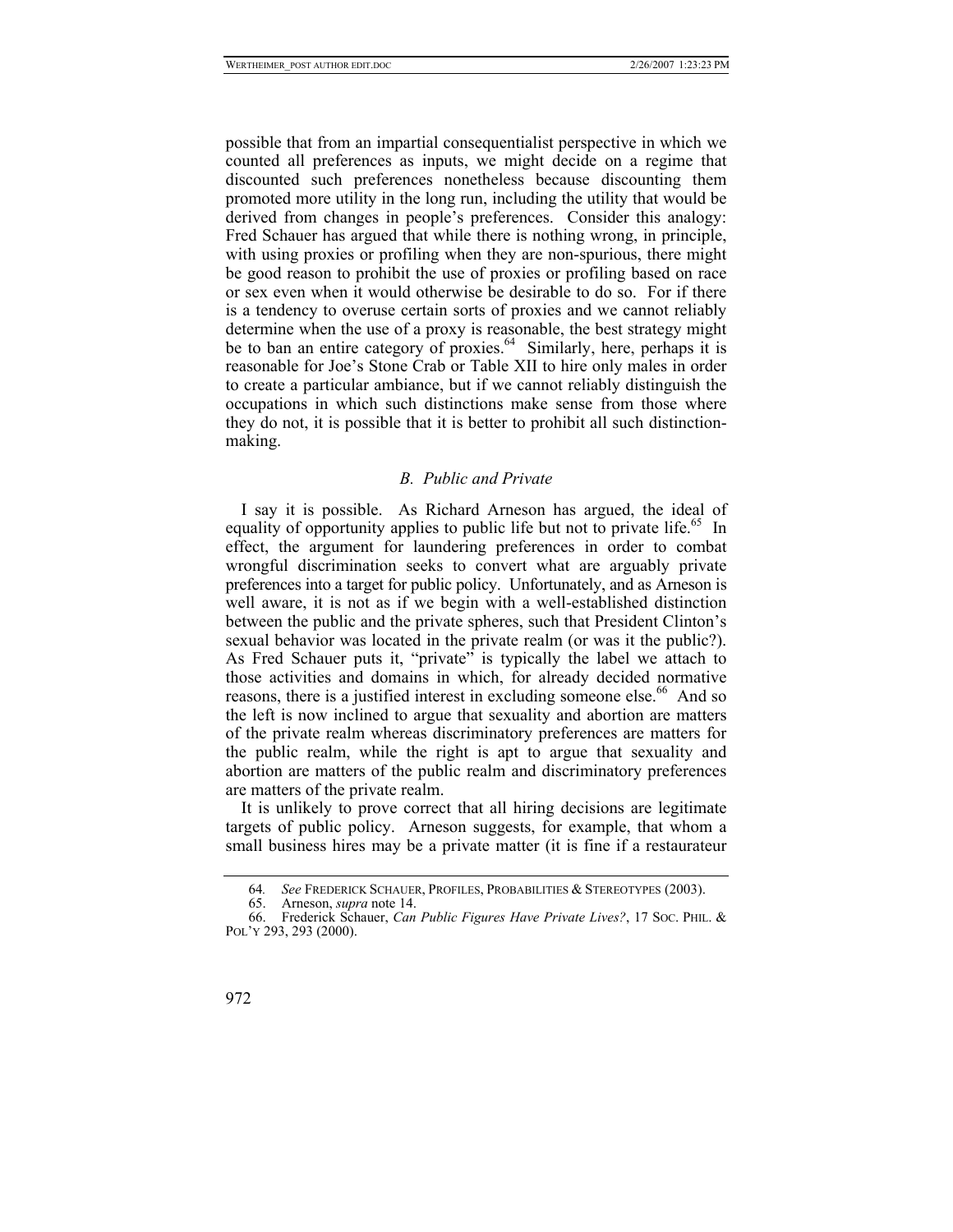wants to hire his family or friends) but whom it serves is a public matter (it is not fine if he excludes blacks).<sup>67</sup> That is simply a way of saying that the state does not have a sufficient interest in his hiring to justify interference where it may have a sufficient interest in whom he serves. And I take it that virtually no one would deny a family's right to choose a babysitter or nanny on the basis of whatever criteria it prefers, be it race, sexual orientation, or religion, even if we think that some of those preferences do not pass moral muster.

In the previous section I argued that there may be good reasons for the state to adopt a general policy that would require firms to ignore certain preferences even if it were economically rational for them to be counted.<sup>68</sup> And it is possible that this argument will prove decisive. At the same time, it is also arguable that we should be strongly disposed against placing a person's beliefs and attitudes in the public realm, that is, to make them a basis for public policy. At this juncture, I want to bring Thomas Nagel's reflections on moral psychology to bear on our topic. In *Concealment and Exposure*, Nagel maintains that "[t]he grasp of the public sphere and public norms has come to include too much."<sup>69</sup> He argues that many of the conventions of daily life are meant to keep a "great range of potentially disruptive [psychic] material unacknowledged and therefore out of play."<sup>70</sup> This material includes "feelings of hostility, contempt, derision, envy, vanity, boredom, fear, sexual desire or aversion, plus a great deal of simple self-absorption."<sup>71</sup>

It is not just a matter of adopting social conventions that allow us to conceal our innermost thoughts. It is also a matter of putting restraints on the force of morality and conscience: "Everyone is entitled to commit murder in the imagination once in a while, not to mention lesser infractions."[72](#page-28-5) As a general principle, "the idea that socialization should penetrate to the innermost reaches of the soul, so that one should feel guilty or ashamed of any thoughts or feelings that one would be unwilling to express publicly" is downright pernicious.<sup>73</sup> So, not unexpectedly for a man of the left who continues to use "he" as a generic pronoun, Nagel argues that "[t]he demand for public lip-service to certain pieties and

<span id="page-28-0"></span><sup>67.</sup> Arneson, *supra* note 14.

<span id="page-28-1"></span><sup>68</sup>*. See generally supra* Part III.A.

<span id="page-28-2"></span><sup>69.</sup> Thomas Nagel, *Concealment & Exposure*, 27 PHIL. & PUB. AFF. 3, 5 (1998).

<span id="page-28-3"></span><sup>70</sup>*. Id*. at 6.

<span id="page-28-4"></span><sup>71</sup>*. Id*.

<span id="page-28-5"></span><sup>72</sup>*. Id*. at 7.

<span id="page-28-6"></span><sup>73</sup>*. Id*. at 9.

 <sup>973</sup>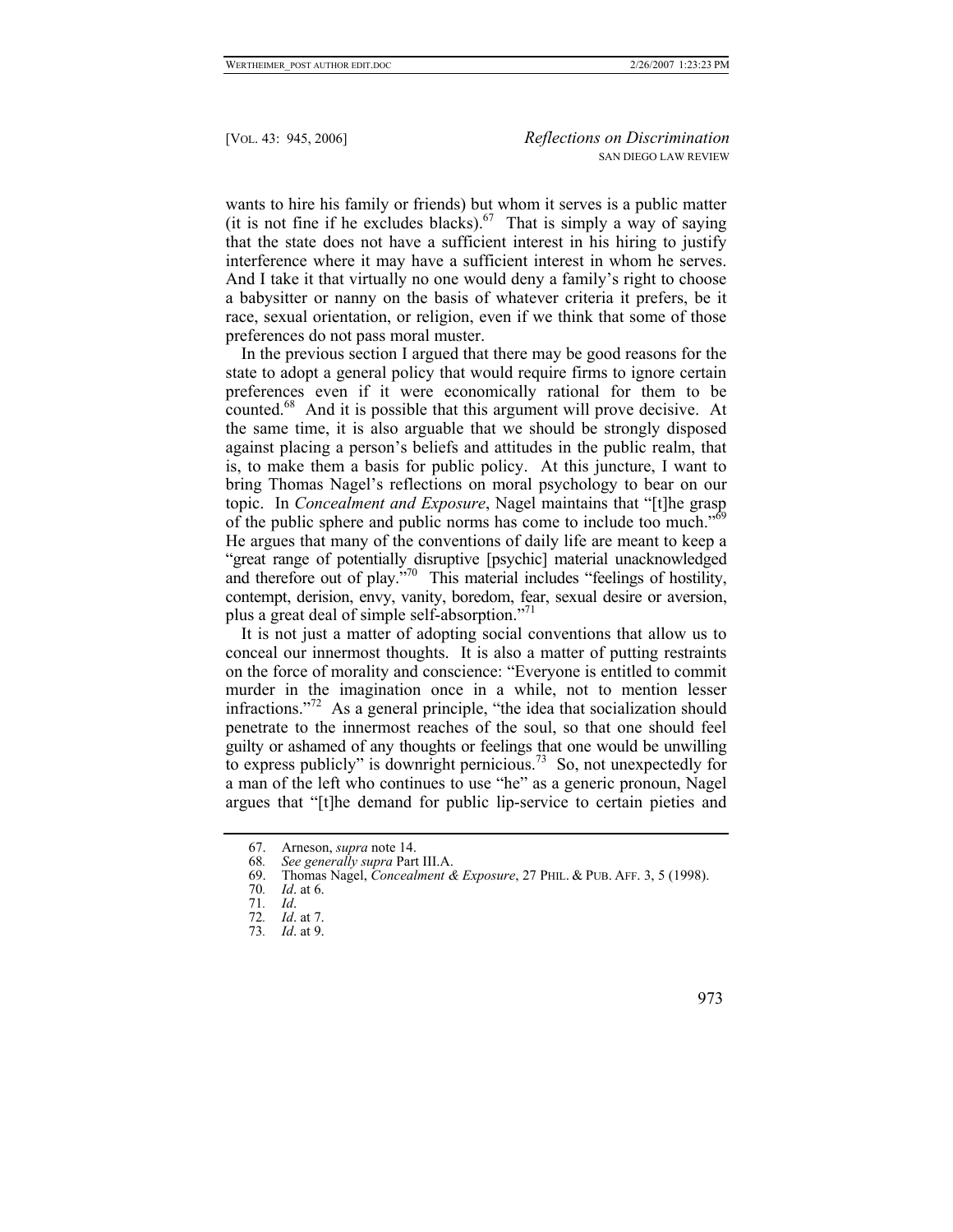vigilance against tell-tale signs in speech of unacceptable attitudes or beliefs is due to an insistence that deep cultural conflicts should not simply be tolerated, but must be turned into battles for control of the common space."<sup>74</sup> And this we should resist.

Nagel is eminently aware that his argument can be understood as being "too protective of the status quo" and that it will not satisfy those who "think it necessary to overthrow pernicious conventions like the double standard of sexual conduct  $\ldots$ <sup>575</sup> Yet he argues that "to the extent . . . compatible with the protection of private rights, it would be better if these battles for the soul of the culture were avoided . . . .<sup>776</sup> and that:

No one should be in control of the culture, and the persistence of private racism, sexism, homophobia, religious and ethnic bigotry, sexual puritanism, and other such private pleasures should not provoke liberals to demand constant public affirmation of the opposite values. The important battles are about how people are required to treat each other, how social and economic institutions are to be arranged, and how public resources are to be used[.](#page-29-3)77

Even if Nagel's argument is sound with respect to its principal target, it may be thought that it is not entirely on point. For Nagel is primarily concerned with our thoughts and not with our actions, not with how we "treat each other." It is possible that employer decisions responding to racial prejudices and sexual feelings are of a different order, that this concerns how people are treated and not with what is in someone's mind. But I think Nagel's argument still has traction. If firms are required to ignore the preferences or reactions of their customers or clients because we have made a judgment that those preferences are illegitimate, then it is as if the preferences themselves are treated as a form of action. As Kelman puts it, "[*c*]*ustomers* are duty-bound under antidiscrimination law to treat salespeople with whom they deal in an impersonal, capitalist, rational fashion  $\ldots$ ."<sup>78</sup> But it is one thing for one to treat those with whom one interacts in a rational fashion and another to have preferences about the sorts of persons with whom one interacts. I can imagine people who will treat those with whom they *do* interact in an impersonal rational fashion, but who would prefer not to interact with them for reasons that are not impersonal and rational. And it is by no means clear that the world will be a better place when all *those* preferences are put to the test of hyperrationality.

<span id="page-29-0"></span><sup>74</sup>*. Id*. at 23.

<span id="page-29-1"></span><sup>75</sup>*. Id*. at 28.

<span id="page-29-2"></span><sup>76</sup>*. Id*.

<span id="page-29-3"></span><sup>77</sup>*. Id*. at 30.

<span id="page-29-4"></span><sup>78.</sup> Kelman, *supra* note 42, at 848.

<sup>974</sup>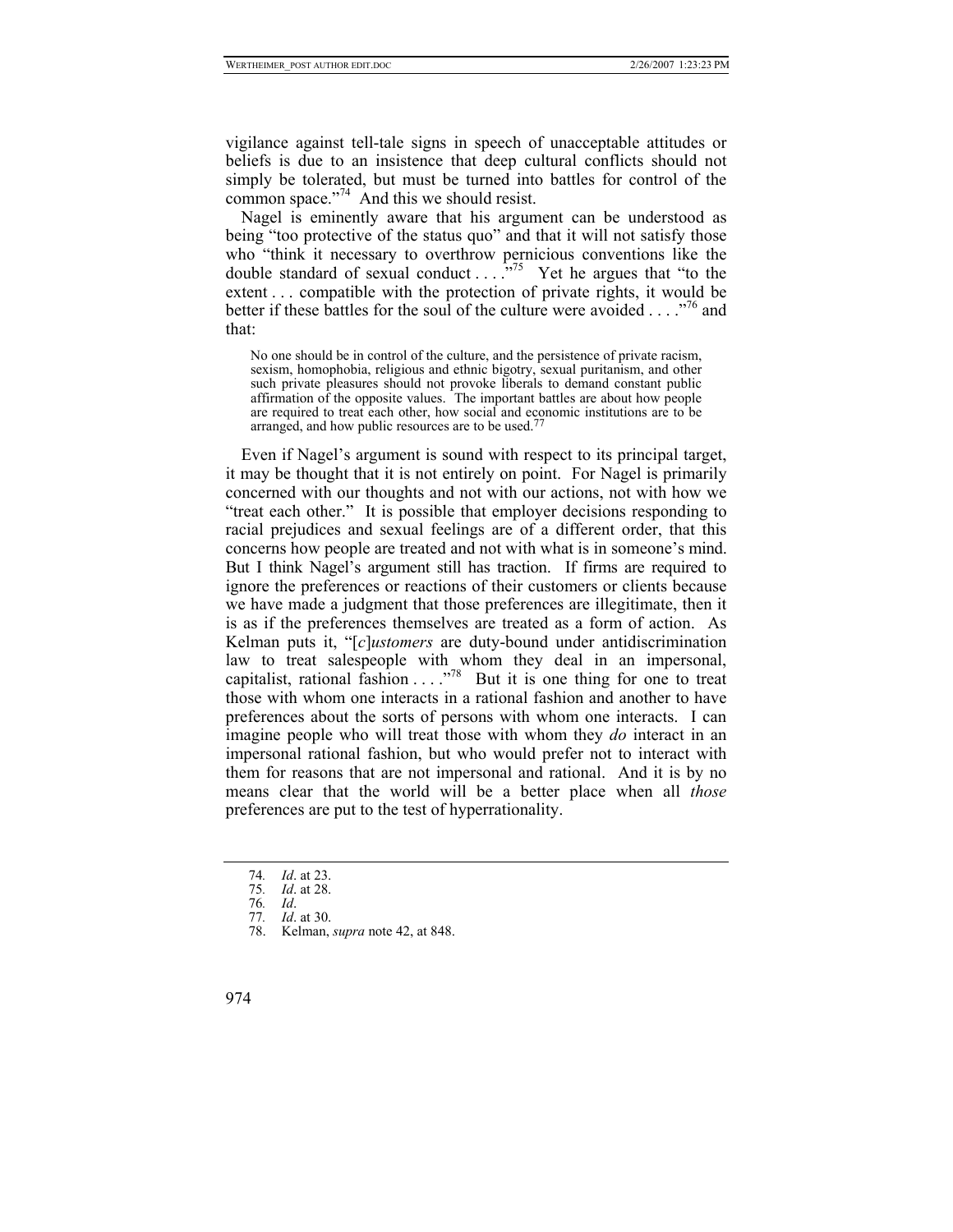Consider the preference for the beautiful. It is no doubt just as well that antidiscrimination law has not yet treated the non-beautiful as a suspect classification or as a disability that must be accommodated under the A.D.A., although it has been argued that the A.D.A. should be extended in precisely that way.<sup>79</sup> Part of the story here is that the inequalities attached to attractiveness are not as systemic or entrenched as the inequalities of race. Moreover, it is difficult to imagine how we might instantiate a nondiscriminatory principle without doing more harm to those whose interests we were attempting to protect. Still, the literature is replete with disparaging remarks about the preference for "gaze objects" in positions such as food servers and flight attendants. Of course, we are ambivalent about beauty. While we recognize its attraction, we also endorse norms that diminish its importance; "beauty is only skin deep," "you can't tell a book by its cover." Yet the fact is that we are inclined to reject the words of Kahlil Gibran: "Beauty is not in the face. Beauty is a light in the heart."<sup>80</sup> I think that the preference for beauty is an important counterexample to the case for hyperrationality in the market. I have no doubt but that responding to this preference produces nondeserving losers and that it has decided negative externalities. At the same time, I suspect that the preference can be frustrated only at considerable cost and that we are well advised just to let it go.

# *C. Perfectionism*

Kim Yuracko may disagree. In her book, *Perfectionism and Contemporary Feminist Values*, and in a series of articles, Yuracko has defended a perfectionist theory of, and at least some features of, antidiscrimination law.[81](#page-30-2) Here I focus on her article, *Private Nurses and*  Playboy Bunnies: Explaining Permissible Sex Discrimination,<sup>82</sup> in which Yuracko seeks to explain and defend the willingness of courts to allow

<span id="page-30-0"></span><sup>79</sup>*. See* Note, *Facial Discrimination: Extending Handicap Law to Employment Discrimination on the Basis of Physical Appearance*, 100 HARV. L. REV. 2035, 2035-36 (1987).

<span id="page-30-1"></span><sup>80.</sup> KAHLIL GIBRAN, THE EYE OF THE PROPHET 94 (Margaret Crosland trans.,  $\frac{1995}{81}$ .

<span id="page-30-2"></span>See KIMBERLY A. YURACKO, PERFECTIONISM AND CONTEMPORARY FEMINIST VALUES (2003).

<span id="page-30-3"></span><sup>82.</sup> Yuracko, *supra* note 48.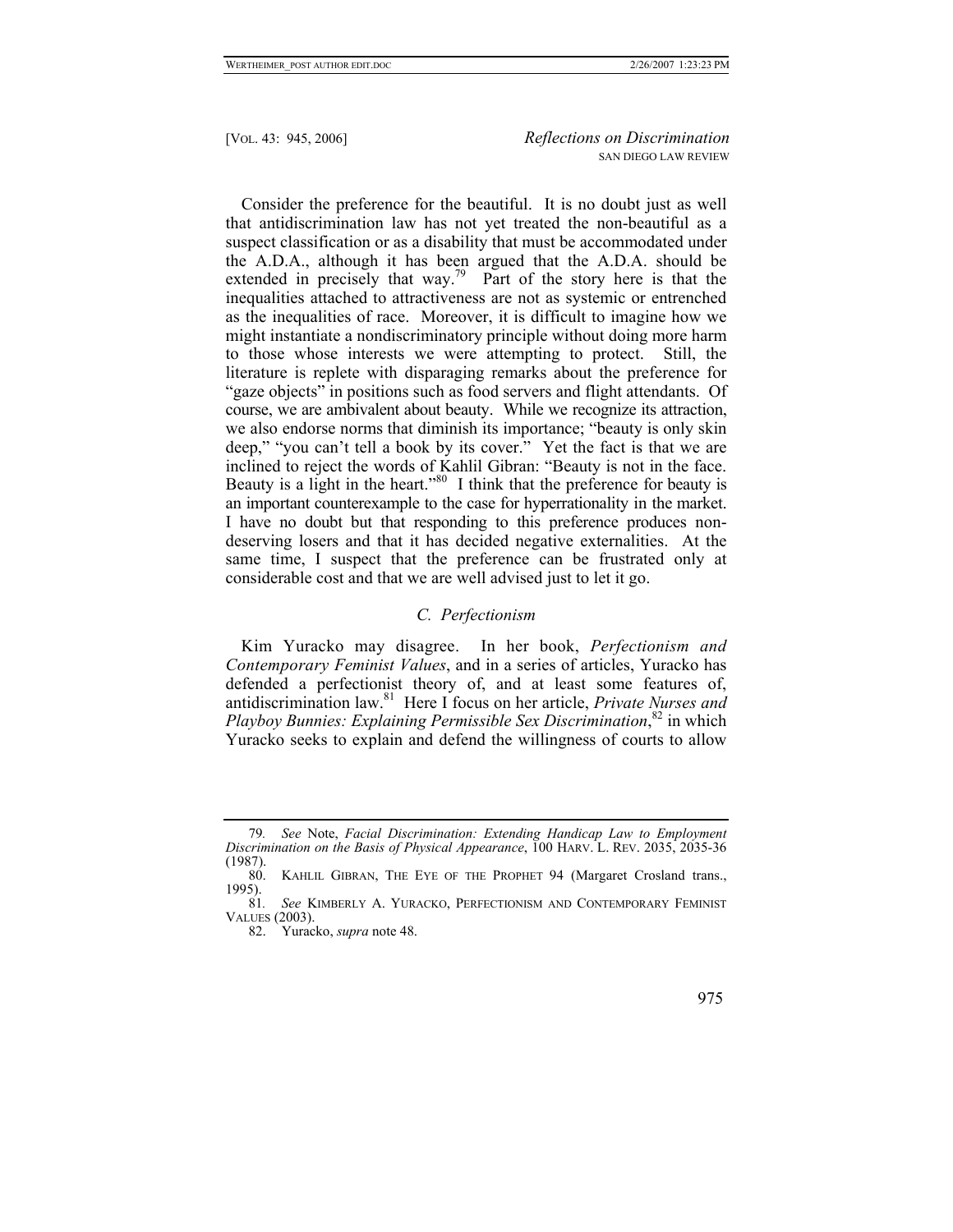employers to exclude men from certain jobs but not others.<sup>83</sup> She argues that the best explanation is to be found in a perfectionist theory, which argues that some choices and ways of life are substantively good whereas others are bad. $84$ 

Now it is not always clear whether Yuracko is seeking to provide a causal or descriptive explanation of court decisions as contrasted with a normative justification of those decisions. When she asks "why do courts distinguish between strip clubs and restaurants in cases where both are seeking to satisfy customer desire for sexual titillation?<sup>55</sup> it appears that she is asking a causal question, but there is little evidence that individual judges were relying on anything remotely like her perfectionist theory. If we recast the question in normative terms, we can understand Yuracko as offering her versions of perfectionism as the best justification for these decisions, whatever their motivation. Even this is not quite right. I believe that Yuracko is best understood as offering a justification *for* antidiscrimination law and not as a justification of a particular application of the law. In any case, I want to ask whether her version of perfectionism justifies the sorts of policies that the court has upheld.

So interpreted, Yuracko seeks to justify antidiscrimination law in terms of a customer-focused perfectionism and a worker-focused perfectionism. On closer inspection, Yuracko actually offers two versions of a customer-focused perfectionism: what might be called a self-worth perfectionism and an offense-based perfectionism. A self-worth perfectionist maintains that "government should encourage the values, activities, and ends that are consistent with these better ways of life and discourage those that are not," and that it can promote this aim by respecting some customer preferences and disrespecting others.<sup>86</sup> From this perspective, accommodating an elderly woman's preference to shield her body from exposure to males is a legitimate preference that overrides the interest that males might have in working as a nurse. For one's sense of privacy is "integral to an individual's conception of self and self-worth."<sup>87</sup> By contrast, a male's desire for sexual titillation is not "integral to an individual's conception of self worth" or, if it is, it should not be. Because it is better for the character of the customer that he not be titillated in this way, this preference cannot trump or override the interests

<span id="page-31-0"></span><sup>83</sup>*. See id*. For example, courts have allowed employers to exclude men from the position of Playboy Bunnies and private nurses, but not others, such as flight attendants, restaurant servers, and male prisons. *Id*. at 149.

<span id="page-31-1"></span><sup>84</sup>*. See id*. at 153.

<span id="page-31-2"></span><sup>85</sup>*. Id*. at 150.

<span id="page-31-3"></span><sup>86</sup>*. Id*. at 153.

<span id="page-31-4"></span><sup>87</sup>*. Id*.

<sup>976</sup>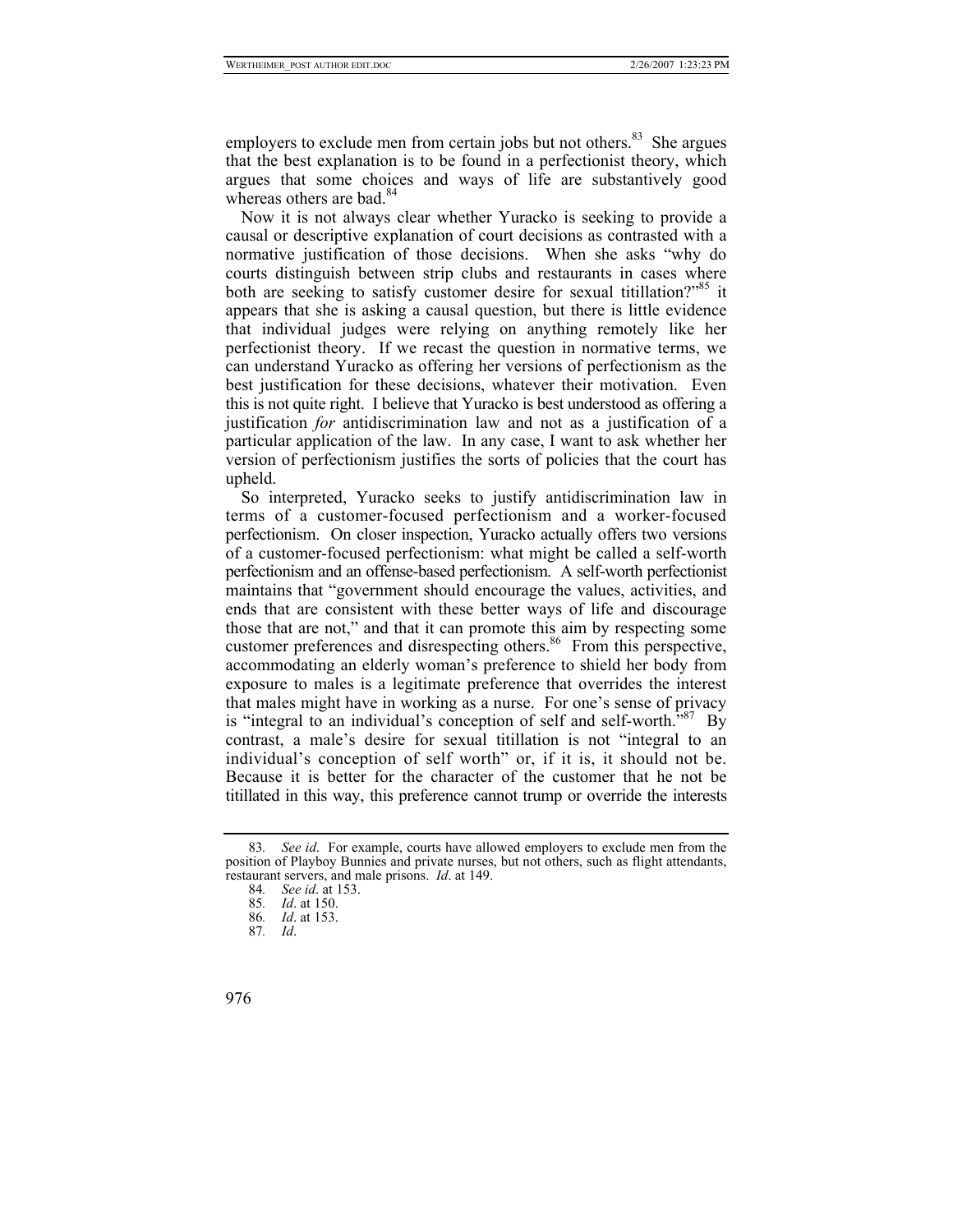that prospective male employees might have for providing the relevant service. Yuracko's offense-based perfectionism maintains that whereas we may allow workers to engage in sexual titillation where the customer knowingly places himself in a position to be so titillated (as with Playboy Bunnies or strippers), we may want to protect the sensibilities of customers when they encounter women in mainstream businesses.<sup>[88](#page-32-0)</sup>

We might ask two questions about these arguments. First, are they really perfectionist? Second, do the arguments work? I believe that the self-worth argument is plausible, but I am not sure that it is genuinely perfectionist. On one view, a perfectionist policy seeks to advance what is good *for* the targets of the policy as contrasted with the goodness *of* the target. It is by no means clear that not allowing people to satisfy their illegitimate preferences is good for *them* unless we assume that such a policy will shape their character in morally desirable ways and that having a better character is better *for that person*. With respect to the second argument, even if we assume, I believe somewhat implausibly, that people prefer to be shielded from "the jarring experience of having sexuality foisted upon them,"<sup>89</sup> this is an argument from something like Feinberg's Offense Principle rather than a form of perfectionism, unless we supplement it with a distinction between the jarring experiences from which we ought to protect people and those that do not deserve our intervention[.90](#page-32-2) Moreover, if most people did prefer not to encounter unexpected displays of other people's sexuality, then we can expect the market to respond without the need for government intervention. Suppose, however, that more people enjoy being confronted with sexuality in traditional business contacts than do not. Under these conditions, it might be argued that the preferences of the "jarred" should take priority over the preferences of the "non-jarred" because they are of greater moral worth. But then the argument once again fails to represent a traditional form of perfectionism, unless it is assumed that not responding to a person's illegitimate preference to be jarred is better for that person than responding to it.

<sup>90</sup>*. See id*.; *see also* JOEL FEINBERG, 2 MORAL LIMITS OF THE CRIMINAL LAW: OFFENSE TO OTHERS 1 (1985).



<span id="page-32-0"></span><sup>88</sup>*. See id*. at 201 ("When people go to strip clubs, they expect to see explicit displays of sexuality, but when people walk onto airplanes or into hotel lobbies, they do not. Prohibiting sexuality from creeping into these traditional businesses protects such customers from the jarring experience of having sexuality foisted upon them.").

<span id="page-32-2"></span><span id="page-32-1"></span><sup>89</sup>*. Id*.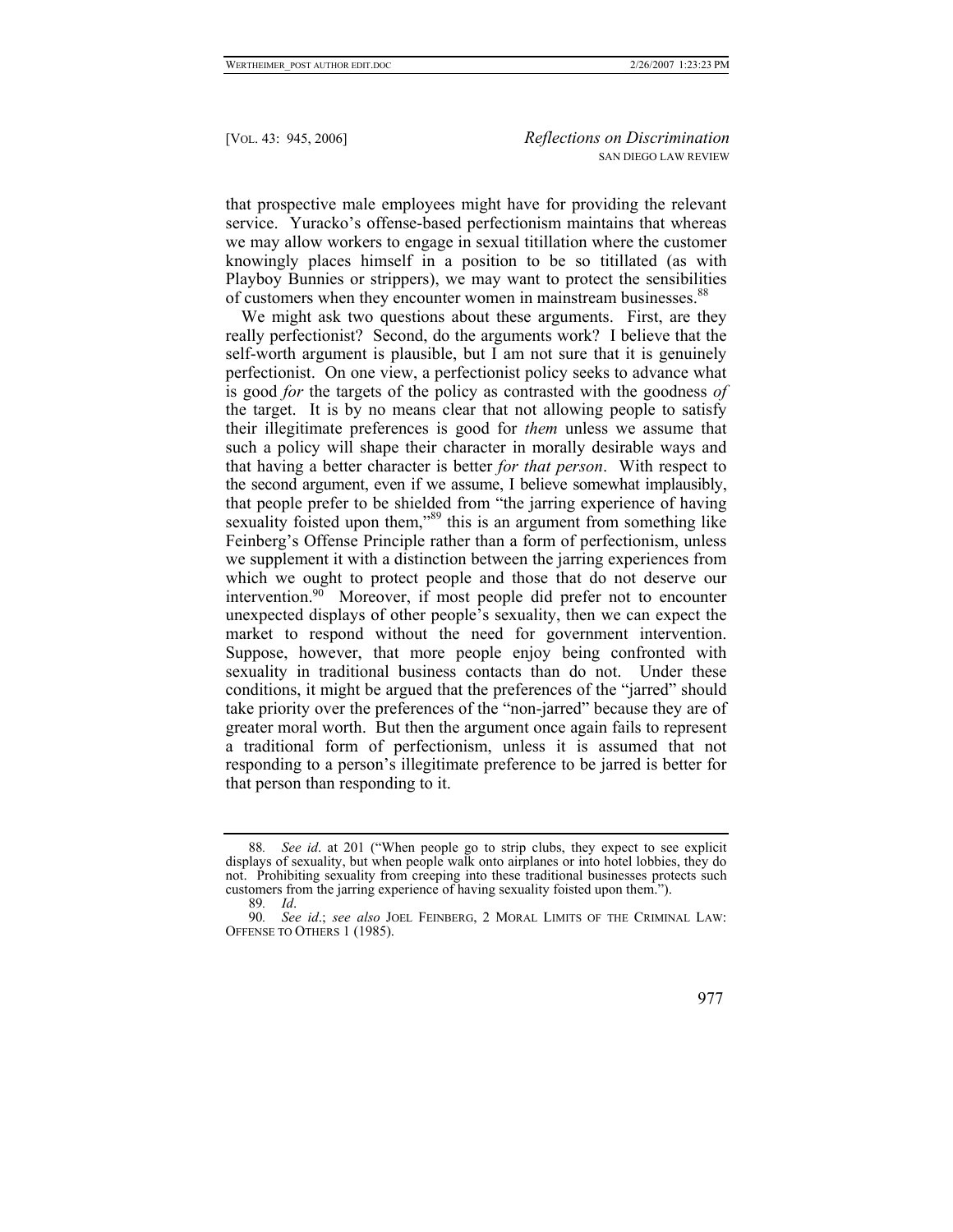All that said, Yuracko's principal line of argument appeals to workerbased perfectionism. Here, she is not so much interested in the distinction between the privacy cases (nurses) and the sexual titillation cases (Playboy Bunnies), but in the distinction between the pure sexual titillation cases (Playboy Bunnies and strippers) and what she calls plussex cases, such as Hooters waitresses whose job is to serve food and simultaneously act as a sexual gaze object for the customers.<sup>91</sup> Yuracko argues that when employers explicitly sexualize a job that is in essence a non-sex job, this creates a role confusion for the employee ("Am I a gaze object or a food server?"; "Am I a skilled flight attendant who can help passengers escape in case of an accident or a target for male sexual fantasy?") and frustrates their intellectual development.<sup>[92](#page-33-1)</sup> Yuracko advances an empirical argument and a moral argument. As a matter of empirical psychology, she argues that plus-sex jobs are bad for the employees. As a matter of morality, she argues that we should seek to promote the employee's intellectual development by prohibiting employees from defining their jobs in ways that hinder that development.<sup>93</sup> Yuracko's empirical claim may be correct, although the evidence she cites is decidedly underwhelming. She cites a study of forty male and forty-two female undergraduates in which the subjects were duped into putting on a sweater or a swim suit and then asked to take a math test that was supposedly unrelated to the study.<sup>94</sup> The females in the swim suits underperformed the females in the sweaters. Why? Because being placed in a revealing outfit caused women to focus their mental energy on their body rather than on other tasks, and this self-objectification can occur just from wearing certain kinds of clothes even if they are not being viewed in those clothes.<sup>95</sup> This is not a lot of evidence, although the principal psychological claim may well be right. I suspect, however, that even when women are not required to wear certain kinds of clothes, they are more concerned with their appearance than men, perhaps because men are more concerned with female appearance than women are concerned with male appearance. Despite all the fretting about the fragile female psyche to the contrary notwithstanding, the fact remains that females do better in school than males—by a wide margin. Their self-objectification does not seem to hinder their intellectual development. In general, I suspect that women are more capable of handling the role confusion than Yuracko seems to

<span id="page-33-0"></span><sup>91.</sup> Yuracko, *supra* note 48, at 173.

<span id="page-33-1"></span><sup>92</sup>*. Id*. at 203-04.

<span id="page-33-3"></span><span id="page-33-2"></span><sup>93</sup>*. See id*. at 207.

<sup>94</sup>*. Id*. at 208 (citing Barbara Fredrickson et al., *That Swimsuit Becomes You: Sex Differences in Self-Objectification, Restrained Eating, and Math Performance*, 75 J. PERSONALITY & SOC. PSYCHOL. 269 (1998).

<span id="page-33-4"></span><sup>95</sup>*. See id*. at 209.

<sup>978</sup>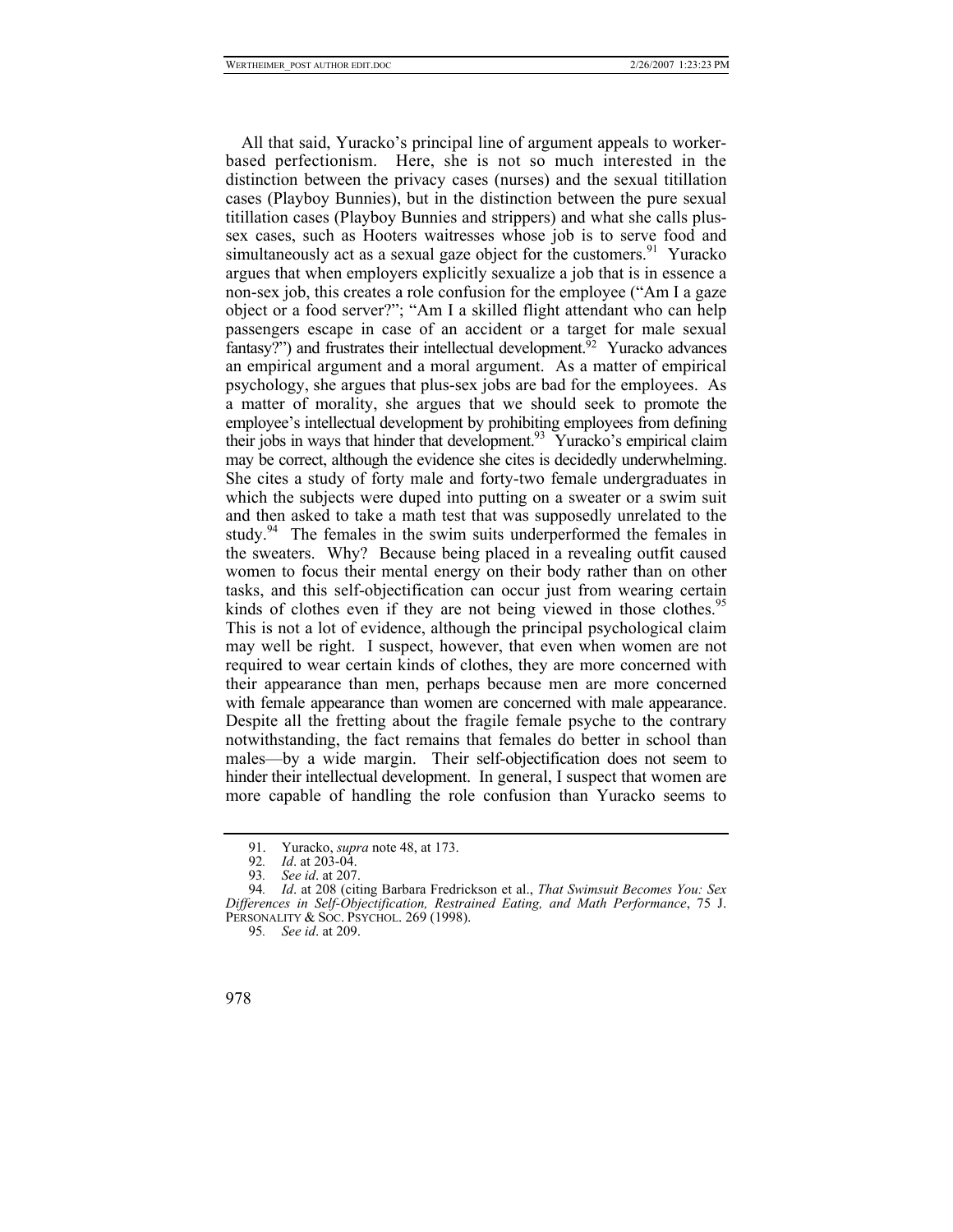think. My best guess is that many college students leave their jobs at Hooters and go back to studying with full mental energy and with more tips in their pockets than they would otherwise earn, having separated many superficial males from their hard-earned dollars.

Let us grant Yuracko's empirical claim. Should courts seek to promote female intellectual development by prohibiting employers from defining jobs in this way? First, I suspect that Yuracko vastly overestimates the impact of antidiscrimination law in this area. I find it hard to believe her claim that law firms and universities do not make sex appeal an explicit requirement for positions because they are prohibited from doing so.<sup>96</sup> More importantly, Yuracko does not confront the more obvious moral objections to her worker-based perfectionism, which are no less important for being relatively obvious. First, even if sex-plus jobs do impede a woman's intellectual development, it is by no means clear that all reasonable persons must place such weight on the intellect. Yuracko says that "courts may be in a better position than even women themselves to weigh the social costs of women's lost intellectual development," but it is not quite clear what she is claiming.<sup>97</sup> If she is arguing that sex-plus jobs have *social costs* or negative externalities, then courts may be better positioned to weigh those costs than the individual employees themselves. But that argument has nothing to do with perfectionism or the interests of the employees. If she is claiming that courts are better positioned than the employees to evaluate what is good for the employees themselves, then the argument is quite problematic. I have no general objection to paternalism when we have reason to think people are making a *factual* error as to what advances their interests (and perhaps women do empirically underestimate the effect of sex-plus work on their psyche), but I think we must be much more cautious when we engage in moral paternalism, when we believe that a person is not giving appropriate weight to a *value*, be it safety, excitement, intellectual development, or money. It is one thing to compel someone to receive a blood transfusion when they wrongly believe it is likely to be infected with HIV. It is another thing to compel someone to receive a blood transfusion when their religious principles prohibit it.<sup>[98](#page-34-2)</sup>

<sup>98.</sup> For example, the religious principles of Jehovah's Witnesses prohibit them from accepting blood transfusions.



<span id="page-34-0"></span><sup>96</sup>*. See id*. at 211 ("The fact that such jobs do not exist is probably more a function of the state of current antidiscrimination law than of their social inconceivability.").

<span id="page-34-2"></span><span id="page-34-1"></span><sup>97</sup>*. Id*. at 206 n.218.